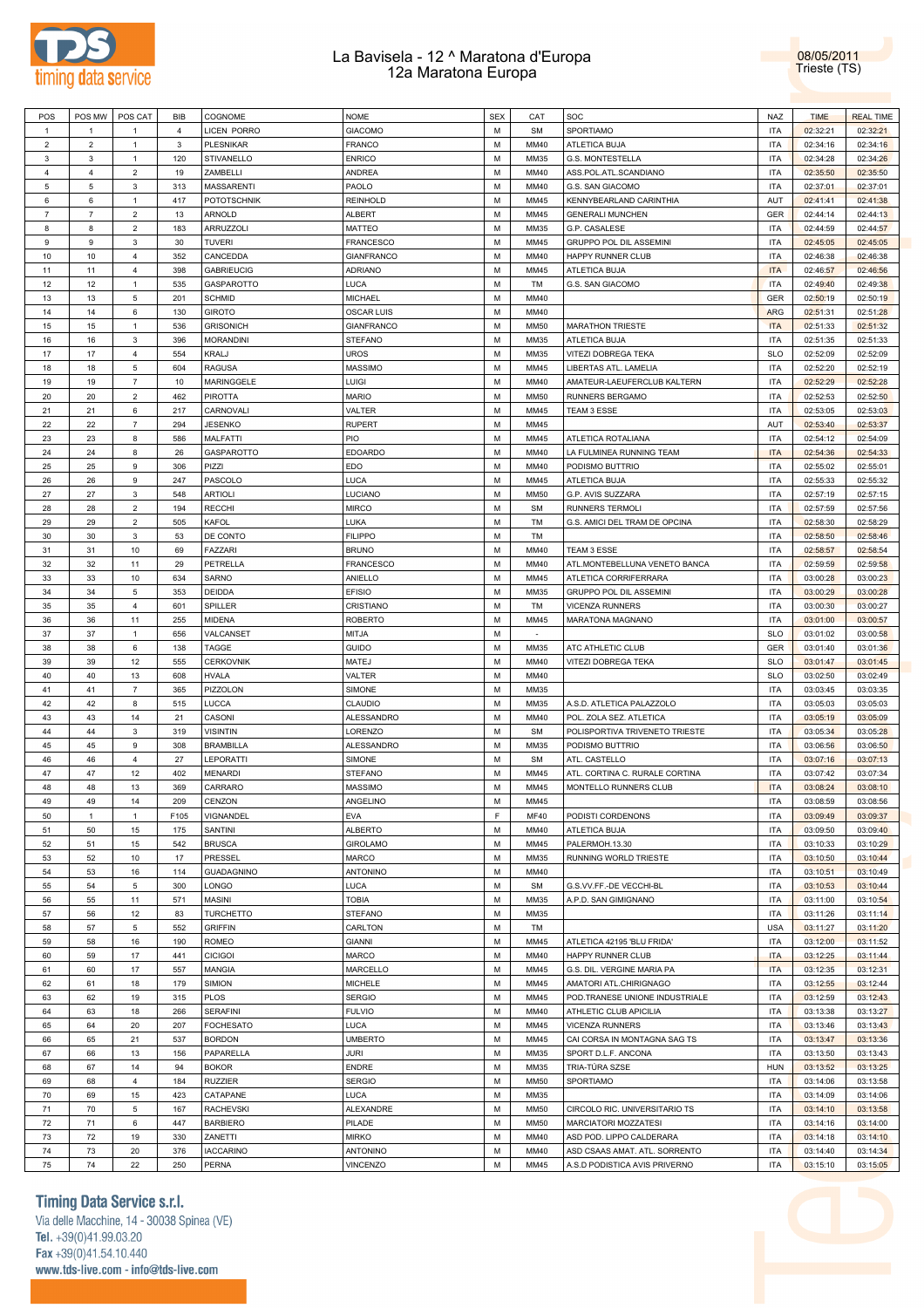



| POS        | POS MW                  | POS CAT        | <b>BIB</b> | COGNOME                   | <b>NOME</b>        | <b>SEX</b> | CAT          | SOC                                                    | <b>NAZ</b>               | <b>TIME</b>          | <b>REALTIME</b>      |
|------------|-------------------------|----------------|------------|---------------------------|--------------------|------------|--------------|--------------------------------------------------------|--------------------------|----------------------|----------------------|
| 76         | 75                      | 23             | 644        | CIOTTI                    | <b>STEFANO</b>     | M          | MM45         | G.S. ATLETICA 75 CATTOLICA                             | <b>ITA</b>               | 03:15:20             | 03:15:13             |
| 77         | 76                      | 6              | 238        | <b>HLAVAC</b>             | MICHAL             | M          | TM           | <b>BRASKO</b>                                          | <b>SVK</b>               | 03:15:45             | 03:15:32             |
| 78         | 77                      | $\overline{7}$ | 267        | <b>BUONOCORE</b>          | RAFFAELE           | M          | TM           | ATHLETIC CLUB APICILIA                                 | <b>ITA</b>               | 03:15:55             | 03:15:43             |
| 79         | 78                      | $\overline{7}$ | 406        | <b>TURCHETTO</b>          | <b>SILVIANO</b>    | M          | <b>MM50</b>  | ITALIANA AZZANO RUNNERS                                | <b>ITA</b>               | 03:16:04             | 03:15:49             |
| 80         | 79                      | 21             | 20         | DABB                      | CAMERON            | M          | MM40         |                                                        | AUS                      |                      |                      |
|            |                         |                |            |                           |                    |            |              |                                                        |                          | 03:16:22             | 03:16:18             |
| 81         | 80                      | 24             | 362        | <b>PUSCHI</b>             | <b>MARCO</b>       | M          | MM45         |                                                        | <b>ITA</b>               | 03:17:08             | 03:17:00             |
| 82         | 81                      | 22             | 430        | DEL GENOVESE              | PAOLO              | M          | MM40         | <b>TEAM CELLFOOD</b>                                   | <b>ITA</b>               | 03:17:08             | 03:17:01             |
| 83         | 82                      | 23             | 212        | <b>FURLAN</b>             | <b>IVAN</b>        | M          | MM40         | AMICI PARCO CASTELLI ROMANI                            | <b>ITA</b>               | 03:17:27             | 03:17:19             |
| 84         | $\overline{\mathbf{c}}$ | $\overline{1}$ | F13        | PARRELLA                  | ANNA               | F          | <b>MF45</b>  | ATLETICA BUJA                                          | <b>ITA</b>               | 03:17:47             | 03:17:44             |
| 85         | 83                      | 24             | 487        | <b>MAJNIK</b>             | MATEJ              | M          | MM40         | <b>TEKASKI FORUM</b>                                   | <b>SLO</b>               | 03:17:47             | 03:17:41             |
| 86         | 84                      | 8              | 628        | <b>MAROZIN</b>            | CRISTIAN           | M          | TM           | RUNNERS TEAM ZANE'                                     | <b>ITA</b>               | 03:17:54             | 03:17:44             |
| 87         | 85                      | 25             | 134        | CARONNI                   | WALTER             | M          | MM40         | GAZZETTA RUNNERS CLUB                                  | <b>ITA</b>               | 03:18:04             | 03:17:54             |
| 88         | 86                      | 9              | 127        | <b>RACITI</b>             | SALVATORE          | M          | TM           | ROAD RUNNERS CLUB MILANO                               | <b>ITA</b>               | 03:18:14             | 03:18:04             |
| 89         | 87                      | 26             | 478        | <b>AVOLEDO</b>            | <b>ALESSANDRO</b>  | M          | MM40         |                                                        | <b>ITA</b>               | 03:18:18             | 03:17:22             |
|            |                         |                |            |                           |                    |            |              |                                                        |                          |                      |                      |
| 90         | 88                      | 8              | 588        | <b>INTERBARTOLO</b>       | PAOLO              | M          | <b>MM50</b>  | GRUPPO MARCIATORI GORIZIA                              | <b>ITA</b>               | 03:18:41             | 03:18:32             |
| 91         | 89                      | 9              | 204        | <b>PERUZZO</b>            | <b>GIUSEPPE</b>    | M          | <b>MM50</b>  |                                                        | <b>ITA</b>               | 03:18:43             | 03:18:40             |
| 92         | 90                      | 27             | 171        | CARRER                    | <b>IVAN</b>        | M          | MM40         | ATLETICA MOTTENSE                                      | <b>ITA</b>               | 03:19:03             | 03:18:56             |
| 93         | 91                      | 28             | 357        | <b>SPAGNA</b>             | <b>GIUSEPPE</b>    | M          | MM40         | A.S. DIL. TALIN CLUB NICOSIA                           | <b>ITA</b>               | 03:19:10             | 03:19:04             |
| 94         | 92                      | 25             | 574        | <b>RIGHI</b>              | LORENZO            | M          | MM45         | ATL. LORESE                                            | <b>ITA</b>               | 03:19:12             | 03:19:04             |
| 95         | 3                       | $\overline{1}$ | F25        | COTA                      | MARIJANA           | F          | <b>MF35</b>  |                                                        | CRO                      | 03:19:13             | 03:18:40             |
| 96         | 93                      | 16             | 597        | <b>HLAVAC</b>             | PETER              | M          | MM35         | <b>BRASKO</b>                                          | <b>SVK</b>               | 03:19:23             | 03:19:11             |
| 97         | 94                      | 26             | 224        | ORMENESE                  | <b>GIULIANO</b>    | M          | MM45         | ATL.MIRAFIORI                                          | <b>ITA</b>               | 03:19:26             | 03:19:22             |
| 98         | 95                      | 27             | 546        | <b>VRISK</b>              | <b>KLAUS</b>       | M          | MM45         | RUNNINGTEAM STEFFLHOF ADVENTURES                       | AUT                      | 03:19:42             | 03:19:26             |
|            |                         |                |            |                           |                    | M          |              |                                                        |                          |                      |                      |
| 99         | 96                      | 29             | 480        | POLONIOLI                 | <b>GIOVANNI</b>    |            | MM40         |                                                        | <b>ITA</b>               | 03:19:45             | 03:19:38             |
| 100        | 97                      | 17             | 580        | <b>DENTESANO</b>          | CRISTIAN           | M          | MM35         | G.S. AQUILEIA                                          | <b>ITA</b>               | 03:19:49             | 03:19:30             |
| 101        | 98                      | 28             | 220        | <b>FANIZZI</b>            | PAOLO              | M          | MM45         | TEAM 3 ESSE                                            | <b>ITA</b>               | 03:19:50             | 03:19:33             |
| 102        | 99                      | 30             | 538        | DE REYA CASTELLETTO       | LUCA               | M          | MM40         | A.R. ADDETTI COMUNALI                                  | <b>ITA</b>               | 03:19:57             | 03:19:54             |
| 103        | 100                     | 29             | 265        | VIT                       | <b>ROLANDO</b>     | M          | MM45         | ATHLETIC CLUB APICILIA                                 | <b>ITA</b>               | 03:20:04             | 03:19:50             |
| 104        | 101                     | 30             | 585        | POZZI                     | <b>GIOVANNI</b>    | M          | MM45         | <b>TREVISATLETICA</b>                                  | <b>ITA</b>               | 03:20:27             | 03:20:15             |
| 105        | 4                       | $\overline{2}$ | F121       | <b>SIMSIG</b>             | <b>ELENA</b>       | F          | <b>MF40</b>  | GRUPPO MARCIATORI GORIZIA                              | <b>ITA</b>               | 03:20:28             | 03:20:19             |
| 106        | 102                     | 10             | 96         | RABL                      | <b>JOHANNES</b>    | M          | TM           |                                                        | AUT                      | 03:20:29             | 03:20:21             |
| 107        | 103                     | 31             | 278        | <b>SUINO</b>              | <b>MASSIMO</b>     | M          | MM45         | <b>TURIN MARATHON</b>                                  | <b>ITA</b>               | 03:20:31             | 03:20:17             |
| 108        | 104                     | 32             | 523        | <b>SIMONETTI</b>          | PAOLO              | M          | MM45         | A.S.D. GRUPPO GENERALI TRIESTE                         | <b>ITA</b>               | 03:20:33             | 03:20:32             |
|            |                         |                |            |                           |                    |            |              |                                                        |                          |                      |                      |
| 109        | 105                     | $\overline{1}$ | 516        | <b>BENATTI</b>            | <b>FIORENZO</b>    | M          | <b>MM60</b>  | HAPPY RUNNER CLUB                                      | <b>ITA</b>               | 03:20:59             | 03:20:55             |
| 110        | 106                     | 11             | 524        | <b>VERC</b>               | PETER              | M          | TM           | A.S.D. GRUPPO GENERALI TRIESTE                         | <b>ITA</b>               | 03:21:14             | 03:21:02             |
| 111        | 107                     | 12             | 288        | <b>HRVOJIC</b>            | <b>MIRKO</b>       | M          | TM           | <b>GAK GLINA</b>                                       | CRO                      | 03:21:18             | 03:21:13             |
| 112        | 108                     | 18             | 606        | GASPAROTTO                | FABIO              | M          | MM35         | S.S.R. LA COLFRANCULANA                                | <b>ITA</b>               | 03:21:33             | 03:21:27             |
| 113        | 109                     | 13             | 484        | DEBELIAK                  | GASPER             | M          | TM           | <b>TEKASKI FORUM</b>                                   | <b>SLO</b>               | 03:21:40             | 03:21:19             |
|            |                         |                |            |                           |                    |            |              |                                                        |                          |                      |                      |
| 114        | 110                     | 31             | 385        | <b>ONOFRIO</b>            | <b>ROBERTO</b>     | M          | MM40         | ACORP ROMA AS. DILETTANTISTI (RM)                      | <b>ITA</b>               | 03:21:48             | 03:21:37             |
| 115        | 111                     | $\overline{1}$ | 433        | <b>BERNARDINI</b>         | PIO                | M          | <b>MM55</b>  | POL. PORTO 85                                          | <b>ITA</b>               | 03:21:48             | 03:21:40             |
| 116        | 112                     |                | 180        | CARDONE                   | <b>MASSIMILANO</b> | M          | MM40         |                                                        | <b>ITA</b>               |                      |                      |
|            |                         | 32             |            |                           |                    |            |              |                                                        |                          | 03:22:00             | 03:21:56             |
| 117        | 113                     | 33             | 57         | <b>ROMITO</b>             | <b>RODOLFO</b>     | M          | MM45         |                                                        | <b>ITA</b>               | 03:22:17             | 03:22:10             |
| 118        | 114                     | 33             | 177        | CASATI                    | LUCA               | M          | MM40         | AMICI DEL MOMBARONE                                    | <b>ITA</b>               | 03:22:18             | 03:22:08             |
| 119        | 5                       | $\overline{1}$ | F75        | ZUPIC                     | ANA                | E          | TF           | AK SLJEME                                              | CRO                      | 03:22:27             | 03:22:18             |
| 120        | 115                     | 34             | 28         | <b>FERAZZINI</b>          | JURI               | M          | MM40         | RUNNERS BERGAMO                                        | <b>ITA</b>               | 03:22:31             | 03:22:26             |
| 121        | 116                     | 19             | 569        | ANZANELLO                 | <b>ALBERTO</b>     | M          | MM35         | S.S.R. LA COLFRANCULANA                                | <b>ITA</b>               | 03:22:47             | 03:22:47             |
| 122        | 117                     | 20             | 270        | <b>PELLEGRINI</b>         | MARCO              | M          | MM35         | GRUPPO MARCIATORI GORIZIA                              | <b>ITA</b>               | 03:22:51             | 03:22:39             |
| 123        | 118                     | 10             | 358        | ZUPANEC                   | JANEZ              | M          | <b>MM50</b>  |                                                        | <b>SLO</b>               | 03:23:05             | 03:23:03             |
| 124        | 119                     | 34             | 603        | <b>SEDREAN</b>            | <b>RODOLFO</b>     | M          | MM45         | A.S.D. CARDUCCI PORDENONE                              | <b>ITA</b>               | 03:23:08             | 03:22:56             |
| 125        | 120                     | 11             | 150        | QUAGLIA                   | RAYMOND            | M          | <b>MM50</b>  |                                                        | <b>FRA</b>               | 03:23:11             | 03:23:08             |
| 126        | 121                     | 12             | 570        | ZADRA                     | ALESSANDRO         | M          | <b>MM50</b>  | ATLETICA CLARINA                                       | <b>ITA</b>               | 03:23:14             | 03:23:10             |
|            |                         |                |            |                           |                    |            |              |                                                        |                          |                      |                      |
| 127        | 122                     | 35             | 354        | <b>MEDINAS</b>            | DARIO              | M          | MM40         | ATL EDOARDO SANNA ELMAS                                | <b>ITA</b>               | 03:23:23             | 03:23:14             |
| 128        | 123                     | 14             | 439        | <b>TOMA</b>               | <b>FRIEDRICH</b>   | M          | TM           | SPORTCLUB DREI ZINNEN                                  | <b>GER</b>               | 03:23:41             | 03:23:15             |
| 129        | 124                     | 35             | 215        | <b>DAMIANI</b>            | MASSIMILIANO       | M          | MM45         | HAPPY RUNNER CLUB                                      | <b>ITA</b>               | 03:23:59             | 03:23:17             |
| 130        | 125                     | 36             | 630        | <b>FELCARO</b>            | <b>ALIDO</b>       | M          | MM45         |                                                        | <b>ITA</b>               | 03:24:00             | 03:23:18             |
| 131        | 126                     | 36             | 434        | <b>MACUCCI</b>            | <b>ANDREA</b>      | M          | MM40         |                                                        | <b>ITA</b>               | 03:24:10             | 03:23:54             |
| 132        | 127                     | 21             | 33         | <b>MALINS</b>             | JEZ                | M          | MM35         |                                                        | <b>GBR</b>               | 03:24:33             | 03:24:26             |
| 133        | 6                       | $\mathbf{3}$   | F37        | <b>MARCHESI</b>           | <b>ILARIA</b>      | F          | <b>MF40</b>  | POD. FINALE EMILIA                                     | <b>ITA</b>               | 03:24:36             | 03:24:27             |
| 134        | 128                     | 15             | 264        | GALLO                     | PAOLO              | M          | TM           | ATHLETIC CLUB APICILIA                                 | <b>ITA</b>               | 03:24:42             | 03:24:28             |
| 135        | 129                     | 37             | 9          | MARGIOTTA                 | <b>ANTONIO</b>     | M          | MM45         | ATLETICA BUJA                                          | <b>ITA</b>               | 03:24:43             | 03:24:39             |
| 136        | 130                     | $\overline{2}$ | 245        | <b>FURLAN</b>             | <b>OLIVIERO</b>    | M          | <b>MM55</b>  | GRUPPO MARCIATORI GORIZIA                              | <b>ITA</b>               | 03:24:44             | 03:24:35             |
|            |                         |                |            |                           |                    |            |              |                                                        |                          |                      |                      |
| 137        | 131                     | 38             | 397        | TITTAFERRANTE             | <b>RENATO</b>      | M          | MM45         | ATLETICA BUJA                                          | <b>ITA</b>               | 03:24:51             | 03:24:37             |
| 138        | 132                     | 22             | 231        | <b>FANCIULLO</b>          | OMAR               | M          | MM35         |                                                        | <b>ITA</b>               | 03:24:54             | 03:24:41             |
| 139        | 133                     | 23             | 345        | <b>GUILLAUME</b>          | <b>BRIGOULEIX</b>  | M          | MM35         |                                                        | <b>FRA</b>               | 03:25:24             | 03:25:08             |
| 140        | 134                     | 39             | 92         | <b>BOSCHI</b>             | <b>GIULIO</b>      | M          | MM45         | POL. DIL. SANRAFEL                                     | <b>ITA</b>               | 03:25:48             | 03:25:36             |
| 141        | 135                     | 37             | 458        | <b>DEL SORDI</b>          | <b>FRANCESCO</b>   | M          | MM40         | GRUPPO MARCIATORI GORIZIA                              | <b>ITA</b>               | 03:25:51             | 03:25:36             |
| 142        | 136                     | 38             | 208        | CANZIANI                  | <b>STEFANO</b>     | M          | MM40         |                                                        | <b>ITA</b>               | 03:26:00             | 03:25:50             |
| 143        | 137                     | 24             | 549        | <b>MILANESE</b>           | <b>ANDREA</b>      | M          | MM35         | FINCANTIERI ATL. MONFALCONE                            | <b>ITA</b>               | 03:26:03             | 03:25:53             |
| 144        | 138                     | 40             | 663        | <b>TSCHERTOU</b>          | PHILIPP            | M          | MM45         |                                                        | AUT                      | 03:26:04             | 03:26:01             |
| 145        | 139                     | $\mathbf{3}$   | 60         | CROCE                     | <b>ROBERTO</b>     | M          | <b>MM55</b>  | ASD ALBENGA RUNNERS                                    | <b>ITA</b>               | 03:26:12             | 03:26:08             |
| 146        | 140                     | 39             | 131        |                           |                    | M          | MM40         |                                                        |                          |                      |                      |
|            |                         |                |            | PASQUALETTO               | <b>MASSIMO</b>     |            |              |                                                        | <b>ITA</b>               | 03:26:42             | 03:26:37             |
| 147        | 141                     | 40             | 409        | <b>DAMIATA</b>            | <b>GIOVANNI</b>    | M          | MM40         |                                                        | <b>ITA</b>               | 03:26:43             | 03:26:31             |
| 148        | 142                     | 13             | 360        | <b>DEL GAUDIO</b>         | <b>ENNIO</b>       | M          | <b>MM50</b>  | G.S. BANCARI ROMANI                                    | <b>ITA</b>               | 03:26:57             | 03:26:51             |
| 149        | $\overline{7}$          | $\overline{1}$ | F12        | PARRELLA                  | ANTONELLA          | F          | <b>MF50</b>  | ATLETICA BUJA                                          | <b>ITA</b>               | 03:26:57             | 03:26:54             |
| 150<br>151 | 143<br>144              | 41<br>41       | 403<br>248 | <b>GUSELLA</b><br>DRASLER | MICHELE<br>JANEZ   | M<br>M     | MM45<br>MM40 | ATL. CORTINA C. RURALE CORTINA<br><b>TEKAAKI FORUM</b> | <b>ITA</b><br><b>SLO</b> | 03:27:00<br>03:27:17 | 03:26:53<br>03:26:55 |

# **Timing Data Service s.r.l.**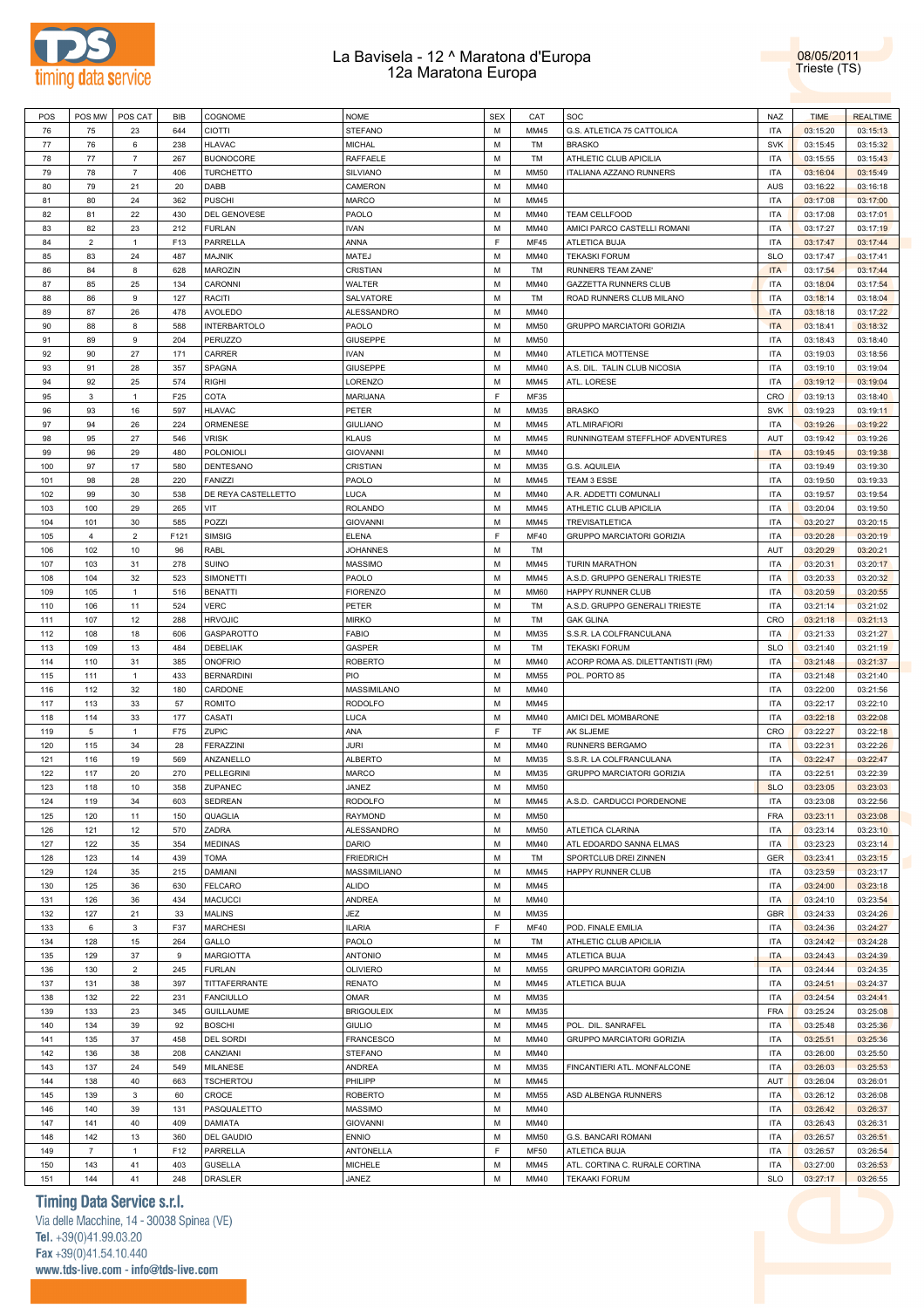



| POS | POS MW | POS CAT        | BIB             | COGNOME            | <b>NOME</b>       | <b>SEX</b> | CAT         | SOC                             | <b>NAZ</b> | <b>TIME</b> | <b>REALTIME</b> |
|-----|--------|----------------|-----------------|--------------------|-------------------|------------|-------------|---------------------------------|------------|-------------|-----------------|
| 152 | 8      | $\overline{2}$ | F85             | EPIS               | ALESSIA           | E          | MF35        | <b>ATLETICA ALTO FRIULI</b>     | <b>ITA</b> | 03:27:38    | 03:27:19        |
| 153 | 145    | 25             | 425             | <b>NORIO</b>       | LEONARDO          | M          | MM35        | <b>BLADE RUNNERS MANIAGO</b>    | <b>ITA</b> | 03:27:42    | 03:27:21        |
|     |        |                |                 |                    |                   |            |             |                                 |            |             |                 |
| 154 | 146    | $\overline{4}$ | 617             | LANZA              | <b>FABRIZIO</b>   | М          | <b>MM55</b> | <b>EVINRUDE</b>                 | <b>ITA</b> | 03:27:42    | 03:27:31        |
| 155 | 147    | 42             | 609             | <b>ZORATTI</b>     | <b>MARIO</b>      | M          | MM45        | ATLETICA BUJA                   | <b>ITA</b> | 03:27:48    | 03:27:32        |
| 156 | 148    | 14             | 392             | <b>GOBBATO</b>     | <b>FABIO</b>      | M          | <b>MM50</b> |                                 | <b>ITA</b> | 03:28:01    | 03:27:28        |
| 157 | 9      | $\overline{2}$ | F106            | ZITZLSPERGER       | <b>JOHANNA</b>    | E          | TF          | TRIATHLON TSV ALTENMARKT        | GER        | 03:28:03    | 03:27:52        |
| 158 | 149    | 5              | 16              | <b>BIANCHINI</b>   | <b>DARIO</b>      | M          | <b>MM55</b> | RUNNING WORLD TRIESTE           | <b>ITA</b> | 03:28:03    | 03:27:59        |
| 159 | 150    | 16             | 460             | AMATI              | <b>MATTEO</b>     | M          | TM          | G.P. VIRGILIANO                 | <b>ITA</b> | 03:28:12    | 03:28:02        |
| 160 | 151    | 26             | 340             | TREU               | <b>DENIS</b>      | M          | MM35        |                                 | <b>ITA</b> | 03:28:15    | 03:28:04        |
|     |        |                |                 |                    |                   |            |             |                                 |            |             |                 |
| 161 | 10     | 3              | F27             | <b>BASSI</b>       | <b>ALICE</b>      | F          | TF          | LUGHESINA                       | <b>ITA</b> | 03:28:18    | 03:28:09        |
| 162 | 152    | 43             | 202             | <b>CICUTO</b>      | <b>STEFANO</b>    | М          | MM45        |                                 | <b>ITA</b> | 03:28:44    | 03:28:31        |
| 163 | 153    | 15             | 329             | <b>HARTIKAINEN</b> | HEIKKI            | M          | <b>MM50</b> |                                 | FIN        | 03:28:51    | 03:28:44        |
| 164 | 154    | 42             | 393             | <b>GANDOLFI</b>    | <b>ALBERTO</b>    | M          | MM40        | ATL. PRESEZZO                   | <b>ITA</b> | 03:28:52    | 03:28:23        |
| 165 | 155    | 16             | 74              | <b>BERTUZZI</b>    | LEANDRO           | M          | <b>MM50</b> | G.M. G.S. AQUILE FRIULANE       | <b>ITA</b> | 03:28:56    | 03:28:42        |
| 166 | 156    | 43             | 76              | <b>HANNOYER</b>    | MARC              | М          | MM40        |                                 | <b>FRA</b> | 03:29:00    | 03:28:38        |
| 167 | 157    | 17             | 75              | LIKAR              | <b>NEJC</b>       | М          | TM          | <b>3K SPORT</b>                 | <b>SLO</b> | 03:29:05    | 03:29:00        |
| 168 | 11     | 4              | F78             | <b>RUPNIK</b>      | MARJETA           | E          | <b>MF40</b> | <b>3K SPORT</b>                 | <b>SLO</b> | 03:29:06    | 03:29:00        |
|     |        |                |                 |                    |                   |            |             |                                 |            |             |                 |
| 169 | 158    | 18             | 485             | <b>BOZIC</b>       | ALEN              | M          | TM          | <b>TEKASKI FORUM</b>            | <b>SLO</b> | 03:29:25    | 03:29:05        |
| 170 | 159    | 44             | 304             | DRI                | <b>MASSIMO</b>    | M          | MM40        | PODISMO BUTTRIO                 | <b>ITA</b> | 03:29:28    | 03:29:18        |
| 171 | 160    | 19             | 476             | <b>GIUNTA</b>      | <b>FRANCESCO</b>  | M          | TM          | GRUPPO MARCIATORI GORIZIA       | <b>ITA</b> | 03:29:39    | 03:29:26        |
| 172 | 161    | 44             | 575             | <b>GIANNINI</b>    | <b>ANTONIO</b>    | M          | MM45        | ATL. LORESE                     | <b>ITA</b> | 03:29:53    | 03:29:45        |
| 173 | 162    | 27             | 106             | <b>MARESIA</b>     | <b>ROBERTO</b>    | M          | MM35        | MARATONINA UDINESE              | <b>ITA</b> | 03:29:57    | 03:29:41        |
| 174 | 163    | 17             | 638             | <b>MOLINERIS</b>   | <b>MAURO</b>      | М          | <b>MM50</b> |                                 | <b>ITA</b> | 03:30:04    | 03:29:56        |
| 175 | 12     | 5              | F124            | PAVANI             | <b>BARBARA</b>    | E          | MF40        | ATLETICA 85 FAENZA              | <b>ITA</b> | 03:30:04    | 03:29:55        |
|     |        |                |                 |                    |                   |            |             |                                 |            |             |                 |
| 176 | 164    | 45             | 113             | PISCHIUTTA         | <b>FABRIZIO</b>   | M          | MM40        |                                 | <b>ITA</b> | 03:30:12    | 03:29:43        |
| 177 | 165    | 46             | 344             | <b>FAVRE</b>       | <b>ROBERTO</b>    | M          | MM40        | POLISPORTIVA ST. CHRISTOPHE SE  | <b>ITA</b> | 03:30:23    | 03:30:18        |
| 178 | 166    | 18             | 154             | CAMERO             | MARIO             | M          | <b>MM50</b> | A.S.D. BISCEGLIE RUNNING        | <b>ITA</b> | 03:31:00    | 03:30:55        |
| 179 | 167    | 45             | 428             | <b>BRAVIN</b>      | <b>GIUSEPPE</b>   | M          | MM45        | G. P. LIVENZA SACILE            | <b>ITA</b> | 03:31:00    | 03:30:38        |
| 180 | 168    | $\overline{2}$ | 599             | PARISOTTO          | CARLO             | M          | <b>MM60</b> | C.U.S. UDINE                    | <b>ITA</b> | 03:31:05    | 03:30:30        |
| 181 | 169    | 20             | 589             | <b>STEFANUTO</b>   | <b>DIEGO</b>      | M          | TM          | <b>AZZANO RUNNERS</b>           | <b>ITA</b> | 03:31:15    | 03:31:10        |
| 182 | 170    | 28             | 95              | LADURNER           | <b>STEPHAN</b>    | M          | MM35        |                                 | AUT        | 03:31:15    | 03:31:07        |
|     |        |                |                 |                    |                   |            |             |                                 |            |             |                 |
| 183 | 13     | $\mathbf{1}$   | F87             | LUISA              | <b>MARIA</b>      | E          | MF55        |                                 | <b>MEX</b> | 03:31:17    | 03:31:08        |
| 184 | 171    | 46             | 191             | <b>NIGRIS</b>      | ALESSANDRO        | M          | MM45        |                                 | <b>ITA</b> | 03:31:20    | 03:31:10        |
| 185 | 172    | 47             | 418             | DAZZAN             | <b>MASSIMO</b>    | M          | MM40        | G. P. FANO CORRE                | <b>ITA</b> | 03:31:40    | 03:31:28        |
| 186 | 173    | 29             | 493             | <b>RADISLOVICH</b> | <b>FILIPPO</b>    | M          | MM35        | G.S.D. VAL ROSANDRA TRIESTE     | <b>ITA</b> | 03:31:45    | 03:31:08        |
| 187 | 174    | 47             | 302             | DI MOLFETTA        | PASQUALE          | M          | MM45        | CRAL POSTE ITALIANE TRIESTE     | <b>ITA</b> | 03:31:53    | 03:31:47        |
| 188 | 175    | 19             | 71              | <b>DUVAIL</b>      | CLAUDE            | M          | <b>MM50</b> |                                 | <b>FRA</b> | 03:31:54    | 03:31:49        |
| 189 | 176    | 48             | 254             | DELLA VALLE        | PAOLO             | M          | MM40        | MARATONA MAGNANO                | <b>ITA</b> | 03:31:57    | 03:31:45        |
|     |        |                |                 |                    |                   | M          |             |                                 |            |             |                 |
| 190 | 177    | 48             | 260             | <b>RADRIZZANI</b>  | <b>MASSIMO</b>    |            | MM45        | ATL. LIB. FAEBER UBOLDO         | <b>ITA</b> | 03:32:18    | 03:32:02        |
| 191 | 178    | 49             | 65              | MICHELUTTI         | <b>FRANCESCO</b>  | M          | MM45        | ATLETICA BUJA                   | <b>ITA</b> | 03:32:23    | 03:32:23        |
| 192 | 14     | $\overline{2}$ | F20             | PEDRANZ            | LUCIA             | E          | <b>MF45</b> | ATLETICA ROTALIANA              | <b>ITA</b> | 03:32:33    | 03:32:22        |
| 193 | 179    | 50             | 471             | <b>BOTTONI</b>     | MARCO             | M          | MM45        | ASD ATLETICA AMATORI VELLETRI   | <b>ITA</b> | 03:32:35    | 03:32:22        |
| 194 | 180    | 51             | 342             | <b>BONZI</b>       | CESARE            | M          | MM45        |                                 | <b>ITA</b> | 03:32:43    | 03:32:24        |
| 195 | 181    | 21             | 368             | <b>RUTA</b>        | <b>MARIO</b>      | M          | TM          |                                 | <b>ITA</b> | 03:32:49    | 03:32:43        |
| 196 | 182    | 22             | 382             | <b>VEGVARI</b>     | CSABA             | M          | TM          |                                 | <b>HUN</b> | 03:32:55    | 03:32:40        |
| 197 | 183    | 20             | 176             | <b>BOLPAGNI</b>    | MARCELLO          | M          | <b>MM50</b> | ATL. CELLATICA                  | <b>ITA</b> | 03:32:56    | 03:32:39        |
|     |        |                |                 |                    |                   |            |             |                                 |            |             |                 |
| 198 | 184    | 3              | 22              | CARRADORI          | <b>BRUNO</b>      | M          | <b>MM60</b> | VILLA AURELIA - FORUM S.C. SRL  | <b>ITA</b> | 03:33:17    | 03:32:57        |
| 199 | 185    | 23             | 251             | <b>IULIANO</b>     | <b>ROCKY</b>      | M          | TM          |                                 | <b>ITA</b> | 03:33:30    | 03:32:55        |
| 200 | 186    | 21             | 380             | ZANETTI            | <b>MICHELE</b>    | M          | <b>MM50</b> |                                 | <b>ITA</b> | 03:33:31    | 03:33:05        |
| 201 | 187    | 22             | 261             | D'ARONCO           | <b>ENRICO</b>     | М          | <b>MM50</b> | G.M. G.S. AQUILE FRIULANE       | <b>ITA</b> | 03:33:33    | 03:33:04        |
| 202 | 188    | 52             | 619             | <b>RUPEL</b>       | WALTER            | M          | MM45        | A.S.D. GRUPPO GENERALI TRIESTE  | <b>ITA</b> | 03:33:36    | 03:33:25        |
| 203 | 15     | $\mathbf 3$    | F51             | RIGHETTI           | MIA               | F          | MF35        |                                 | <b>SLO</b> | 03:33:41    | 03:33:25        |
| 204 | 189    | 49             | 562             | POZZAR             | DARIO             | M          | MM40        | G.S. AQUILEIA                   | <b>ITA</b> | 03:33:52    | 03:33:44        |
| 205 | 16     | 6              | F83             | <b>RANDAZZO</b>    | <b>ELISABETTA</b> | F          | <b>MF40</b> | G.S. AZZANO RUNNERS METALLUX    | <b>ITA</b> | 03:34:09    | 03:33:52        |
|     |        |                |                 |                    |                   |            |             |                                 |            |             |                 |
| 206 | 190    | 53             | 412             | <b>KOPRIVC</b>     | <b>ROMAN</b>      | M          | MM45        | SD KRASKI TEKACI SEZANA         | <b>SLO</b> | 03:34:20    | 03:33:46        |
| 207 | 17     | 3              | F <sub>55</sub> | <b>BERNARDONI</b>  | ORNELLA           | E          | <b>MF45</b> | ATL. FRIGNANO - POL. PAVULLESE  | <b>ITA</b> | 03:34:21    | 03:34:08        |
| 208 | 191    | 6              | 311             | CAPONNETTO         | <b>FILIPPO</b>    | M          | <b>MM55</b> | PODISMO BUTTRIO                 | <b>ITA</b> | 03:34:33    | 03:34:18        |
| 209 | 192    | 23             | 361             | DI BERNARDO        | ido               | M          | <b>MM50</b> | GEMONATLETICA S.R.L. DIL        | <b>ITA</b> | 03:34:33    | 03:34:23        |
| 210 | 193    | 24             | 477             | <b>FORNATARO</b>   | <b>ANTONIO</b>    | M          | <b>MM50</b> | GRUPPO MARCIATORI GORIZIA       | <b>ITA</b> | 03:34:38    | 03:34:28        |
| 211 | 194    | $\overline{7}$ | 49              | KOK                | <b>RUUD</b>       | M          | <b>MM55</b> | AV '34                          | <b>NED</b> | 03:34:48    | 03:34:39        |
| 212 | 195    | 24             | 591             | CERABONA           | <b>DOMENICO</b>   | M          | TM          | <b>BASE RUNNING</b>             | <b>ITA</b> | 03:34:50    | 03:34:45        |
|     |        |                |                 |                    |                   |            |             |                                 |            |             |                 |
| 213 | 196    | 50             | 519             | CATALANOTTI        | PAOLO             | M          | MM40        | A.S.D. GRUPPO GENERALI TRIESTE  | <b>ITA</b> | 03:34:53    | 03:34:30        |
| 214 | 197    | 25             | 268             | <b>RINALDI</b>     | <b>GIUSEPPE</b>   | M          | <b>MM50</b> |                                 | <b>ITA</b> | 03:34:55    | 03:34:42        |
| 215 | 198    | $\overline{4}$ | 165             | <b>BAGNARESI</b>   | <b>BRUNO</b>      | M          | <b>MM60</b> | ATL. BARILLA                    | <b>ITA</b> | 03:35:13    | 03:35:02        |
| 216 | 199    | 54             | 350             | DOSE               | VALTER            | M          | MM45        | A.S.D. GRUPPO SPORTIVO JALMICCO | <b>ITA</b> | 03:35:17    | 03:34:58        |
| 217 | 200    | 51             | 556             | <b>HORVATH</b>     | <b>TAMAS</b>      | M          | MM40        |                                 | <b>HUN</b> | 03:35:25    | 03:35:01        |
| 218 | 201    | 55             | 486             | <b>BOHINC</b>      | MATJAZ            | M          | MM45        | <b>TEKASKI FORUM</b>            | <b>SLO</b> | 03:35:31    | 03:35:23        |
| 219 | 202    | 56             | 592             | <b>MILANO</b>      | <b>FABIO</b>      | M          | MM45        | NUOVA ATLETICA ISERNIA          | <b>ITA</b> | 03:35:32    | 03:35:26        |
|     |        |                |                 |                    |                   | M          |             |                                 |            |             |                 |
| 220 | 203    | 8              | 97              | <b>RIZZO</b>       | <b>GABRIELE</b>   |            | <b>MM55</b> | A. POL. DIL. AMICI GIALLOROSSI  | <b>ITA</b> | 03:35:45    | 03:35:32        |
| 221 | 204    | 30             | 639             | <b>CIRELLI</b>     | <b>FELICE</b>     | M          | MM35        | FIAMME GIALLE G. SIMONI         | <b>ITA</b> | 03:36:03    | 03:35:54        |
| 222 | 205    | 57             | 286             | KOSCAK             | SANDI             | M          | MM45        |                                 | <b>SLO</b> | 03:36:23    | 03:36:01        |
| 223 | 206    | 58             | 483             | <b>KRAMAR</b>      | <b>BOJAN</b>      | M          | MM45        | <b>TEKASKI FORUM</b>            | <b>SLO</b> | 03:36:49    | 03:36:26        |
| 224 | 207    | 52             | 318             | ROBBA              | PAOLO             | M          | MM40        |                                 | <b>ITA</b> | 03:37:19    | 03:36:52        |
| 225 | 208    | 5              | 464             | PAGAVINO           | <b>BRUNELLO</b>   | M          | <b>MM60</b> | GRUPPO SPORTIVO NATISONE        | <b>ITA</b> | 03:37:24    | 03:37:07        |
| 226 | 209    | 31             | 347             | <b>CHIAVUS</b>     | PAOLO             | M          | MM35        |                                 | <b>ITA</b> | 03:37:34    | 03:37:14        |
| 227 | 210    | 25             | 443             | CALEGARI           | ALBERTO           | M          | TM          | RUNNERS BERGAMO                 | <b>ITA</b> | 03:37:36    | 03:37:07        |
|     |        |                |                 |                    |                   |            |             |                                 |            |             |                 |

## **Timing Data Service s.r.l.**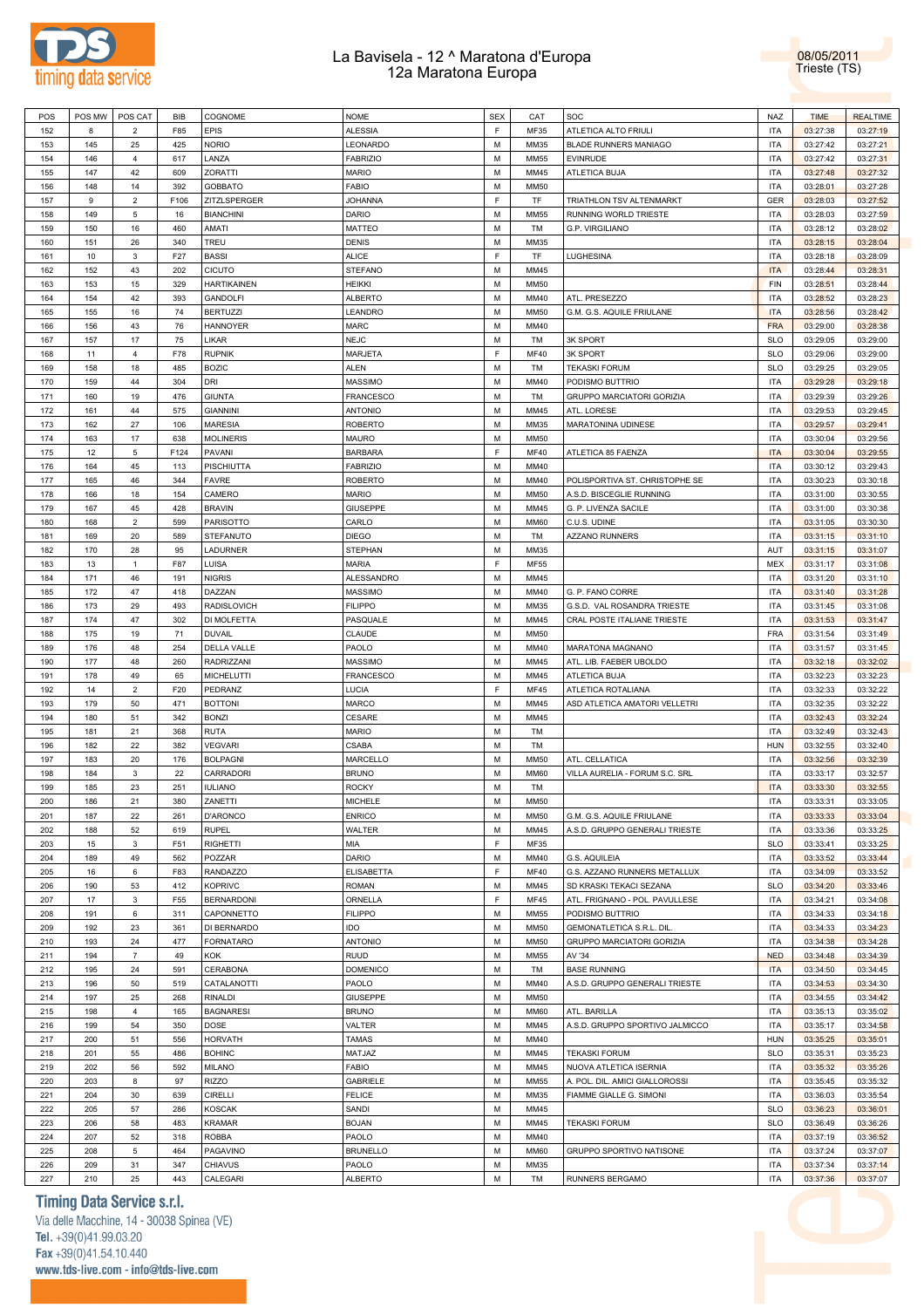



| POS        | POS MW     | POS CAT              | <b>BIB</b> | COGNOME                           | <b>NOME</b>                        | <b>SEX</b> | CAT                        | SOC                                 | <b>NAZ</b>               | <b>TIME</b>          | <b>REALTIME</b>      |
|------------|------------|----------------------|------------|-----------------------------------|------------------------------------|------------|----------------------------|-------------------------------------|--------------------------|----------------------|----------------------|
| 228        | 211        | 26                   | 151        | <b>MUGRAUER</b>                   | <b>RAINER</b>                      | M          | TM                         |                                     | <b>GER</b>               | 03:37:41             | 03:37:25             |
| 229        | 212        | 32                   | 193        | <b>TURCO</b>                      | <b>MATTIA</b>                      | M          | MM35                       | ATLETICA UDINESE MALIGNANI          | <b>ITA</b>               | 03:37:45             | 03:37:35             |
| 230        | 18         | $\overline{2}$       | F81        | <b>BIANCUZZI</b>                  | ANNA                               | F          | <b>MF50</b>                | <b>GRUPPO MARCIATORI TEENAGER</b>   | <b>ITA</b>               | 03:37:54             | 03:37:43             |
| 231        | 213        | 53                   | 168        | <b>DEDONI</b>                     | <b>ANTONIO</b>                     | M          | MM40                       | POLISPORTIVA RUNNERS ORISTANO       | <b>ITA</b>               | 03:38:03             | 03:37:47             |
| 232        | 214        | 54                   | 192        | <b>SEGHETTI</b>                   | <b>FABRIZIO</b>                    | M          | MM40                       | ATL.VICENTINA                       | <b>ITA</b>               | 03:38:23             | 03:37:55             |
| 233        | 215        | 33                   | 631        | <b>PIATTO</b>                     | <b>MICHELE</b>                     | M          | MM35                       |                                     | <b>ITA</b>               | 03:38:29             | 03:38:03             |
| 234        | 19         | 3                    | F43        | VALLERINO                         | PAOLA                              | F          | <b>MF50</b>                | ATL CUMIANA STILCAR                 | <b>ITA</b>               | 03:38:36             | 03:38:11             |
| 235        | 216        | 55                   | 427        | <b>BISANZI</b>                    | PAOLO                              | M          | MM40                       | FINCANTIERI ATL. MONFALCONE         | <b>ITA</b>               | 03:38:40             | 03:38:15             |
| 236        | 217        | 59                   | 520        | <b>D'AMBROSI</b>                  | DANIELE                            | M          | MM45                       | A.S.D. GRUPPO GENERALI TRIESTE      | <b>ITA</b>               | 03:38:56             | 03:38:33             |
| 237        | 218        | 60                   | 348        | <b>BONDI</b>                      | MASSIMILIANO                       | M          | MM45                       | TRC - TRAVERSETOLO RUNNING C.       | <b>ITA</b>               | 03:38:58             | 03:38:45             |
| 238        | 219        | 61                   | 510        |                                   | <b>MAURO</b>                       | М          | MM45                       |                                     | <b>ITA</b>               |                      |                      |
|            |            |                      |            | <b>UBOLDI</b>                     |                                    | M          | MM40                       |                                     | <b>GBR</b>               | 03:39:02             | 03:38:25             |
| 239        | 220        | 56                   | 84         | <b>TOMPKINS</b>                   | <b>ADRIAN</b><br><b>GIANPIETRO</b> | M          | MM40                       |                                     |                          | 03:39:05             | 03:38:26             |
| 240        | 221        | 57                   | 263        | CAPPELLAZZI                       |                                    | F          |                            | ATHLETIC CLUB APICILIA              | <b>ITA</b>               | 03:39:12             | 03:38:59             |
| 241        | 20         | $\overline{a}$       | F94        | <b>CIARLA</b>                     | ANNA                               |            | <b>MF45</b>                | ATLETICA BUJA                       | <b>ITA</b>               | 03:39:13             | 03:38:59             |
| 242        | 222        | $\mathbf{1}$         | 381        | ZUIN                              | <b>DELFINO</b>                     | M          | MM65                       | ATL. SAN MARTINO COOP CASARSA       | <b>ITA</b>               | 03:39:14             | 03:38:48             |
| 243        | 223        | 62                   | 41         | ZAMBIASI                          | CORRADO                            | M          | MM45                       | LA BAVISELA                         | <b>ITA</b>               | 03:39:14             | 03:38:31             |
| 244        | 224        | 63                   | 335        | CARE'                             | <b>MARCO</b>                       | M          | MM45                       | ATLETICA BRESCIA MARATHON           | <b>ITA</b>               | 03:39:17             | 03:38:42             |
| 245        | 225        | 58                   | 407        | <b>BERNACCHI</b>                  | <b>FABIO</b>                       | M          | MM40                       | GRUPPO PODISTICO ROSSINI            | <b>ITA</b>               | 03:39:49             | 03:39:36             |
| 246        | 226        | 27                   | 339        | <b>TOSONI</b>                     | <b>DAVIDE</b>                      | M          | TM                         | <b>BLADE RUNNERS MANIAGO</b>        | ITA                      | 03:39:50             | 03:39:29             |
| 247        | 21         | $\overline{4}$       | F67        | <b>ANICIC</b>                     | <b>NATASA</b>                      | F.         | TF                         |                                     | <b>SLO</b>               | 03:39:55             | 03:39:40             |
| 248        | 227        | 59                   | 450        | <b>PIAT</b>                       | <b>LUIGI ALDO</b>                  | M          | MM40                       | ASD MONTANAIA RACING                | <b>ITA</b>               | 03:40:24             | 03:39:46             |
| 249        | 228        | 26                   | 301        | <b>TONONI</b>                     | <b>ALDO</b>                        | M          | MM50                       | CRAL POSTE ITALIANE TRIESTE         | <b>ITA</b>               | 03:40:41             | 03:40:36             |
| 250        | 229        | 6                    | 169        | <b>MARCIAS</b>                    | <b>FRANCESCO</b>                   | M          | MM60                       | POLISPORTIVA RUNNERS ORISTANO       | <b>ITA</b>               | 03:40:47             | 03:40:32             |
| 251        | 230        | 64                   | 404        | COLONELLI                         | <b>ALFREDO</b>                     | M          | MM45                       | GRUPPO CITTA' DI GENOVA             | <b>ITA</b>               | 03:41:05             | 03:40:18             |
| 252        | 231        | 27                   | 422        | <b>MENCAGLIA</b>                  | <b>ALBERTO</b>                     | M          | <b>MM50</b>                | G.S. COMUNALE S. OLCESE             | <b>ITA</b>               | 03:41:07             | 03:40:59             |
| 253        | 232        | 65                   | 223        | ZORZETTO                          | PAOLO                              | M          | MM45                       | ATL.MIRAFIORI                       | <b>ITA</b>               | 03:41:16             | 03:41:12             |
| 254        | 233        | 60                   | 509        | SARACCO                           | <b>UMBERTO</b>                     | M          | MM40                       | TREVISATLETICA                      | <b>ITA</b>               | 03:41:17             | 03:41:04             |
| 255        | 234        | 28                   | 559        | <b>BEZ</b>                        | <b>ROBERTO</b>                     | M          | <b>MM50</b>                |                                     | <b>ITA</b>               | 03:41:28             | 03:40:54             |
| 256        | 235        | 66                   | 566        | <b>TREBBI</b>                     | <b>FRANCESCO</b>                   | M          | MM45                       | PODISTICA SOLIDARIETA'              | <b>ITA</b>               | 03:41:32             | 03:41:12             |
| 257        | 236        | 34                   | 321        | <b>RIZZO</b>                      | <b>MIRKO</b>                       | M          | MM35                       | ATL.VICENTINA                       | <b>ITA</b>               | 03:41:32             | 03:41:13             |
| 258        | 237        | 29                   | 295        | <b>DEAN</b>                       | PAOLO                              | M          | MM50                       | RUNNING CLUB 2 MONFALCONE           | <b>ITA</b>               | 03:41:35             | 03:41:11             |
| 259        | 238        | $\overline{2}$       | 387        | SAVIC                             | <b>VLADIMIR</b>                    | M          | MM65                       | <b>AK PIVKA</b>                     | <b>SLO</b>               | 03:41:36             | 03:41:20             |
| 260        | 239        | 30                   | 140        | <b>ROMANIN</b>                    | AMEDEO                             | M          | <b>MM50</b>                |                                     | <b>ITA</b>               | 03:41:39             | 03:41:11             |
| 261        | 240        | 67                   | 325        | <b>AGOZZINO</b>                   | <b>GIUSEPPE</b>                    | M          | MM45                       | A.S. DIL. TALIN CLUB NICOSIA        | <b>ITA</b>               | 03:41:42             | 03:41:36             |
| 262        | 22         | 5                    | F72        | <b>IERVOLINO</b>                  | DANIELA                            | F          | TF                         | LA BAVISELA                         | <b>ITA</b>               | 03:41:44             | 03:41:17             |
| 263        | 241        | 61                   | 36         | CETTOLO                           | CLAUDIO                            | M          | MM40                       | U.S. QUERCIA TRENTINGRANA           | <b>ITA</b>               | 03:42:00             | 03:41:50             |
| 264        | 242        | 31                   | 600        | <b>MERONI</b>                     | <b>GIULIO</b>                      | М          | MM50                       |                                     | <b>ITA</b>               | 03:42:28             | 03:42:14             |
| 265        | 243        | 32                   | 579        | <b>BLAZANIN</b>                   | ANTE                               | M          | MM50                       | AK VETERAN                          | CRO                      | 03:42:35             | 03:42:01             |
| 266        | 244        | 33                   | 470        | <b>BELTRAMINI</b>                 | <b>ENZO</b>                        | М          | <b>MM50</b>                |                                     | <b>ITA</b>               | 03:42:47             | 03:42:23             |
| 267        | 245        | 62                   | 525        | PACE                              | CARMELO                            | M          | MM40                       | AMICI DEL MOMBARONE                 | <b>ITA</b>               | 03:42:49             | 03:42:31             |
| 268        | 246        | 28                   | 666        | PEHNEC                            | DAVID                              | М          | TM                         |                                     | <b>SLO</b>               | 03:43:02             | 03:42:26             |
| 269        | 247        | 63                   | 583        | PALAGI                            | <b>GIANLUCA</b>                    | M          | MM40                       | G.P.A. LUGHESINA                    | <b>ITA</b>               | 03:43:07             | 03:42:58             |
| 270        | 248        | 35                   | 539        | <b>ANEGHINI</b><br><b>ORSO</b>    | <b>RICCARDO</b>                    | М<br>M     | MM35                       | <b>CUS FERRARA</b>                  | <b>ITA</b><br><b>ITA</b> | 03:43:09             | 03:42:47             |
| 271        | 249        | 29                   | 421        |                                   | <b>EMANUELE</b>                    |            | TM                         | G.S. AQUILEIA                       | <b>UKR</b>               | 03:43:16             | 03:42:57             |
| 272        | 250        | 36<br>37             | 503<br>198 | LUKAN                             | <b>ROMAN</b><br><b>LUCA</b>        | М<br>M     | MM35<br>MM35               | LA BAVISELA                         | <b>ITA</b>               | 03:43:21             | 03:43:09             |
| 273<br>274 | 251<br>252 | 64                   | 351        | <b>VENIER</b><br>DANTI            |                                    | М          | MM40                       | PODISTICA PRATESE                   | <b>ITA</b>               | 03:43:27             | 03:43:21             |
| 275        | 253        | 68                   |            |                                   | <b>FRANCESCO</b>                   | M          | MM45                       |                                     | <b>ITA</b>               | 03:43:29             | 03:43:12             |
| 276        |            | 65                   | 511<br>244 | <b>MARIANI</b>                    | CLAUDIO                            | M          |                            | O.S.A. SARONNO LIB                  | <b>ITA</b>               | 03:43:30             | 03:42:51             |
|            | 254        |                      |            | <b>FONTANA</b><br>ZULIANI         | <b>GIANLUCA</b><br><b>FABIO</b>    | М          | MM40<br>MM50               | ATLETICA MANARA<br>MARATHON TRIESTE | <b>ITA</b>               | 03:43:36<br>03:43:48 | 03:43:23<br>03:43:12 |
| 277        | 255        | 34                   | 490        |                                   |                                    | M          |                            |                                     | <b>ITA</b>               |                      |                      |
| 278        | 256        | 66                   | 38         | CAVULLI<br>QUIROZ BUELVAS         | <b>FABIO</b>                       |            | MM40                       | MARATHON CLUB TRENTO                |                          | 03:44:32             | 03:44:10             |
| 279        | 257        | 69                   | 629        |                                   | ALEX GUILLERMO                     | M<br>M     | MM45                       |                                     | <b>ITA</b><br><b>ITA</b> | 03:44:48             | 03:44:23             |
| 280        | 258<br>259 | 70                   | 528        | PAOLINI                           | <b>FABIANO</b>                     | M          | MM45                       | G. M. UDINESI UOEI                  | <b>ITA</b>               | 03:45:03             | 03:44:48             |
| 281        |            | 30                   | 262        | <b>OMOBINI</b>                    | DANIELE                            |            | TM                         | ATHLETIC CLUB APICILIA              |                          | 03:45:12             | 03:44:50             |
| 282        | 23         | $\overline{7}$       | F24        | <b>NORDIO</b>                     | <b>BARBARA</b>                     | F          | <b>MF40</b>                | C.AZ. FINCANTIERI WARTSILA IT.      | <b>ITA</b>               | 03:45:14             | 03:44:46             |
| 283        | 260        | 71                   | 446        | PIERI                             | <b>RICCARDO</b>                    | M          | MM45                       | POLISPORTIVA OSSERVANZA 1980        | <b>ITA</b>               | 03:45:16             | 03:44:55             |
| 284        | 261        | 38                   | 257        | COLOMBARA                         | ANDREA                             | M          | MM35                       |                                     | <b>ITA</b>               | 03:45:22             | 03:44:54             |
| 285        | 262        | 67                   | 641        | <b>NANNI</b>                      | <b>FLAVIO</b>                      | М          | MM40                       | G.S. LAMONE                         | <b>ITA</b>               | 03:45:22             | 03:45:02             |
| 286        | 263        | 9                    | 172        | <b>VICHI</b>                      | <b>EUGENIO</b>                     | M          | <b>MM55</b>                | G.S.LOCOMOTIVA RAVENNA              | <b>ITA</b>               | 03:45:27             | 03:44:51             |
| 287        | 264        | 68                   | 293        | <b>STRAUSS</b>                    | <b>HARTMANN</b>                    | M          | MM40                       | SUEDTIROLER LAUFVEREIN AMATEUR      | <b>ITA</b>               | 03:45:28             | 03:45:15             |
| 288        | 265        | 69                   | 148        | LODA                              | <b>ROBERTO</b>                     | M          | MM40                       | ATL. CELLATICA                      | <b>ITA</b>               | 03:45:31             | 03:45:12             |
| 289        | 266        | 31                   | 474        | TADDEI                            | <b>MICHELE</b>                     | М          | TM                         | ASD ATLETICA AMATORI VELLETRI       | <b>ITA</b>               | 03:45:37             | 03:45:24             |
| 290        | 267        | 70                   | 68         | CELANO                            | <b>VINCENZO</b>                    | M          | MM40                       | GA ARISTIDE COIN VENEZIA 1949       | <b>ITA</b>               | 03:45:52             | 03:45:17             |
| 291        | 268        | 35                   | 178        | <b>CHERUBINI</b>                  | RAIMONDO                           | M          | <b>MM50</b>                | ATL. CELLATICA                      | <b>ITA</b>               | 03:46:04             | 03:45:45             |
| 292        | 269        | 10                   | 100        | ANGELINO                          | REMO                               | M          | MM55                       | ATL CUMIANA STILCAR                 | <b>ITA</b>               | 03:46:07             | 03:45:43             |
| 293        | 270<br>24  | 39                   | 436        | <b>ANDREOTTI</b>                  | <b>GIORDANO</b>                    | М<br>F     | MM35                       | POLISPORTIVA CASTELFRANCO EMILIA    | <b>ITA</b>               | 03:46:12             | 03:45:41             |
| 294        |            | $\overline{4}$<br>36 | F66        | <b>PEGORER</b>                    | LAURA<br>MAURIZIO                  | M          | <b>MF50</b><br><b>MM50</b> |                                     | <b>ITA</b><br><b>ITA</b> | 03:46:14             | 03:45:52<br>03:46:05 |
| 295        | 271        |                      | 459<br>82  | <b>FRANCO</b>                     |                                    | M          | TM                         | GRUPPO MARCIATORI GORIZIA           | AUT                      | 03:46:25             |                      |
| 296<br>297 | 272<br>273 | 32<br>11             | 196        | <b>BERGER</b><br><b>GUERRIERI</b> | <b>THOMAS</b><br>GRAZIANO          | М          | MM55                       | GRUPPO PODISTICO ROSSINI            | <b>ITA</b>               | 03:46:29<br>03:46:43 | 03:46:16<br>03:46:08 |
| 298        | 274        | 71                   | 590        | <b>VERMICELLI</b>                 | <b>FEDERICO</b>                    | M          | MM40                       |                                     | <b>ITA</b>               | 03:47:26             | 03:47:09             |
| 299        | 25         | 6                    | F36        | SCHLONECKER                       | KELLY                              | F.         | TF                         |                                     | <b>USA</b>               | 03:47:28             | 03:46:53             |
| 300        | 275        | 72                   | 216        | <b>GUZZETTI</b>                   | LAMBERTO                           | M          | MM45                       | TEAM 3 ESSE                         | <b>ITA</b>               | 03:47:48             | 03:47:30             |
| 301        | 276        | 40                   | 145        | <b>BICH</b>                       | <b>YURI</b>                        | M          | MM35                       | A.P.D. PONT-SAINT-MARTIN            | <b>ITA</b>               | 03:47:48             | 03:47:13             |
| 302        | 277        | 41                   | 222        | <b>CHIAVUS</b>                    | MANUEL                             | M          | MM35                       |                                     | <b>ITA</b>               | 03:47:51             | 03:47:31             |
| 303        | 278        | 72                   | 534        | CALCARA                           | <b>GIORGIO</b>                     | М          | MM40                       | G.S.D. VAL ROSANDRA TRIESTE         | <b>ITA</b>               | 03:47:56             | 03:47:21             |

## **Timing Data Service s.r.l.**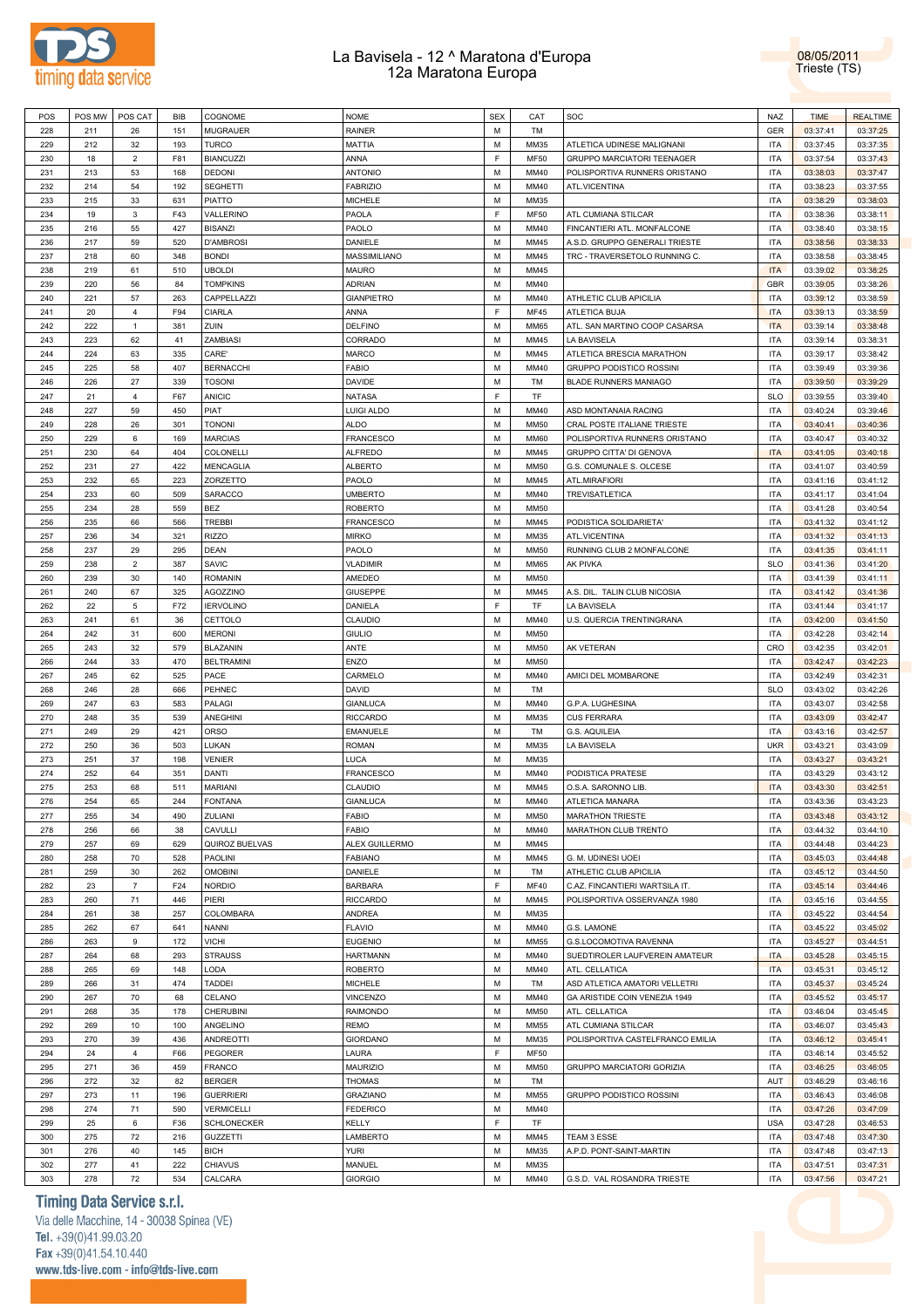



| POS | POS MW | POS CAT        | BIB  | COGNOME              | <b>NOME</b>        | <b>SEX</b>  | CAT         | SOC                            | <b>NAZ</b> | <b>TIME</b> | <b>REALTIME</b> |
|-----|--------|----------------|------|----------------------|--------------------|-------------|-------------|--------------------------------|------------|-------------|-----------------|
| 304 | 279    | 37             | 79   | <b>VAN RIJN</b>      | PIERRE             | M           | <b>MM50</b> |                                | <b>NED</b> | 03:48:16    | 03:48:07        |
| 305 | 280    | 12             | 593  | <b>CLEMENTE</b>      | MAURO              | М           | MM55        | LIBERTAS UDINE                 | <b>ITA</b> | 03:48:19    | 03:47:38        |
| 306 | 281    | 42             | 669  | <b>BERTACCHINI</b>   | WAINER             | M           | MM35        | POD. MADONNA DI SOTTO          | <b>ITA</b> | 03:48:23    | 03:47:28        |
| 307 | 282    | 73             | 182  | CHECCHI              | LORENZO            | M           | MM45        | POD. MADONNA DI SOTTO          | <b>ITA</b> | 03:48:24    | 03:47:29        |
| 308 | 283    | 38             | 582  | <b>MASUCCI</b>       | <b>ERNESTO</b>     | M           | <b>MM50</b> | C.AZ. FINCANTIERI WARTSILA IT. | <b>ITA</b> | 03:48:25    | 03:47:56        |
|     |        |                |      |                      |                    |             |             |                                |            |             |                 |
| 309 | 284    | 73             | 395  | <b>VERARDO</b>       | <b>IVANO</b>       | M           | MM40        | ATLETICA MOTTENSE              | <b>ITA</b> | 03:48:29    | 03:48:23        |
| 310 | 26     | 5              | F49  | ZOTTI                | <b>GIOVANNA</b>    | E           | <b>MF45</b> | CASTELLO RUNNING               | <b>ITA</b> | 03:48:44    | 03:48:25        |
| 311 | 285    | $\overline{7}$ | 271  | <b>MARCOTRIGIANO</b> | ABELE              | M           | <b>MM60</b> | GRUPPO PODISTICO GARGAGNAGO    | <b>ITA</b> | 03:48:45    | 03:48:24        |
| 312 | 27     | $\overline{7}$ | F76  | ZULIANI              | <b>FEDERICA</b>    | F           | TF          | GRUPPO PODISTICO GARGAGNAGO    | <b>ITA</b> | 03:48:46    | 03:48:24        |
| 313 | 286    | 39             | 379  | CARTA                | SALVATORE          | M           | <b>MM50</b> | ATL EDOARDO SANNA ELMAS        | <b>ITA</b> | 03:48:55    | 03:48:45        |
| 314 | 287    | 74             | 658  | RADU                 | <b>BOCHIS</b>      | M           | MM45        |                                | <b>ROU</b> | 03:49:05    | 03:49:00        |
| 315 | 288    | 43             | 317  | SIBAU                | <b>MICHELE</b>     | M           | MM35        | GRUPPO SPORTIVO NATISONE       | <b>ITA</b> | 03:49:08    | 03:48:52        |
| 316 | 289    | 75             | 469  | <b>BOZZI</b>         | <b>GIORGIO</b>     | M           | MM45        |                                | <b>ITA</b> | 03:49:10    | 03:48:30        |
| 317 | 290    | 44             | 405  | <b>ROMANELLO</b>     | LORIS              | M           | MM35        | <b>CENCE FRENOS</b>            | <b>ITA</b> | 03:49:11    | 03:48:42        |
| 318 | 291    | 74             | 135  | <b>HERMANN</b>       | <b>JOCHEN</b>      | M           | MM40        |                                | <b>GER</b> | 03:49:16    | 03:48:40        |
| 319 | 292    | 40             | 123  | <b>KLJENAK</b>       | IVO                | M           | <b>MM50</b> |                                | <b>SLO</b> | 03:49:23    | 03:49:03        |
| 320 | 293    | 41             | 568  | <b>BROGI</b>         | ALESSANDRO         | M           | <b>MM50</b> | SPORTING CLUB BORGONUOVO       | <b>ITA</b> | 03:49:30    | 03:49:09        |
| 321 | 294    | 13             | 584  | <b>PECUNIA</b>       | <b>VINCENZO</b>    | M           | MM55        | A.S. DILETT. G.S.ATL.MAZARA    | <b>ITA</b> | 03:49:37    | 03:49:08        |
| 322 | 295    | 75             | 141  | <b>RAGAZZINI</b>     | <b>GIANNI</b>      | M           | MM40        | G.P. AVIS FORLI                | <b>ITA</b> | 03:50:06    | 03:49:34        |
|     |        |                |      |                      |                    |             |             |                                |            |             |                 |
| 323 | 296    | 45             | 227  | <b>GHINASSI</b>      | <b>MARCO</b>       | M           | MM35        | G.P. AVIS FORLI                | <b>ITA</b> | 03:50:29    | 03:49:57        |
| 324 | 297    | 76             | 70   | CHRETIEN             | <b>OLIVIER</b>     | M           | MM40        |                                | <b>FRA</b> | 03:50:47    | 03:50:26        |
| 325 | 298    | $\mathbf{1}$   | 237  | PRAVISANI            | EZIO               | M           | <b>MM70</b> | MARIO TOSI TARVISIO            | <b>ITA</b> | 03:50:49    | 03:50:37        |
| 326 | 299    | 8              | 373  | PATRIARCA            | <b>ANTONIO</b>     | M           | <b>MM60</b> | ATLETICA CASELLE '93           | <b>ITA</b> | 03:50:54    | 03:50:17        |
| 327 | 28     | 8              | F21  | <b>SCURA</b>         | PAOLA              | $\mathsf F$ | MF40        | ATLETICA 3V                    | <b>ITA</b> | 03:51:37    | 03:51:29        |
| 328 | 300    | 14             | 602  | <b>PARRAVICINI</b>   | <b>TIZIANO</b>     | M           | <b>MM55</b> | A.S.D.ARIES COMO ATHLETIC TEAM | <b>ITA</b> | 03:51:38    | 03:51:37        |
| 329 | 301    | 77             | 346  | <b>BIASIOR</b>       | CARLO              | M           | MM40        | ATLETICA CLARINA TRENTINO      | <b>ITA</b> | 03:51:40    | 03:51:10        |
| 330 | 302    | 78             | 522  | MAZZUCCATO           | ANDREA             | M           | MM40        | <b>GENERALI RUNNERS</b>        | <b>ITA</b> | 03:51:44    | 03:51:12        |
| 331 | 303    | 15             | 649  | <b>PAGLIONE</b>      | <b>MAURIZIO</b>    | M           | MM55        | DUE PONTI SRL                  | <b>ITA</b> | 03:51:59    | 03:51:37        |
| 332 | 304    | 76             | 269  | DE BELLIS            | <b>MASSIMO</b>     | M           | MM45        | MARATONINA UDINESE             | <b>ITA</b> | 03:52:00    | 03:51:24        |
| 333 | 305    | 46             | 668  | <b>ORIZZONTE</b>     | <b>BIAGIO IVAN</b> | M           | MM35        |                                | <b>ITA</b> | 03:52:04    | 03:51:24        |
|     |        |                |      | <b>MCILWAINE</b>     |                    | E           |             |                                |            |             |                 |
| 334 | 29     | 4              | F38  |                      | JENNY              |             | MF35        |                                | GBR        | 03:52:05    | 03:51:43        |
| 335 | 30     | 5              | F58  | PELIZZARO            | AGNESE             | E           | <b>MF50</b> | AMATORI ATL.CHIRIGNAGO         | <b>ITA</b> | 03:52:06    | 03:51:51        |
| 336 | 306    | 16             | 414  | CAVALIERI            | <b>DENIS</b>       | M           | MM55        | POLISPORTIVA CAMPOGALLIANO     | <b>ITA</b> | 03:52:12    | 03:51:48        |
| 337 | 307    | 79             | 276  | <b>CHESINI</b>       | <b>MORENO</b>      | M           | MM40        | GRUPPO PODISTICO GARGAGNAGO    | <b>ITA</b> | 03:52:14    | 03:51:55        |
| 338 | 31     | 5              | F99  | BAZZANA              | LAURA              | F           | MF35        | G. P. FANO CORRE               | <b>ITA</b> | 03:52:39    | 03:52:27        |
| 339 | 308    | 77             | 280  | DE GIUDICI           | CLAUDIO            | M           | MM45        | PIANI DI VAS                   | <b>ITA</b> | 03:52:39    | 03:52:21        |
| 340 | 309    | 9              | 283  | KRAGELJ              | <b>IVAN</b>        | M           | <b>MM60</b> | TMINSKI MIGAVCI                | <b>SLO</b> | 03:52:47    | 03:52:30        |
| 341 | 310    | 42             | 488  | <b>CUFAR</b>         | ZDRAVKO            | M           | <b>MM50</b> | <b>TEKASKI FORUM</b>           | <b>SLO</b> | 03:52:47    | 03:52:24        |
| 342 | 32     | 6              | F48  | <b>PINTUS</b>        | STEFANIA           | F           | MF35        | NUOVA ATL SESTU                | <b>ITA</b> | 03:52:56    | 03:52:32        |
| 343 | 311    | 78             | 93   | <b>VISENTINI</b>     | MARIO              | M           | MM45        | G.P. COSI' PER SPORT           | <b>ITA</b> | 03:53:00    | 03:52:24        |
| 344 | 312    | 43             | 119  | <b>BELTRAMI</b>      | <b>MASSIMO</b>     | M           | <b>MM50</b> | ATLETICA BRESCIA MARATHON      | <b>ITA</b> | 03:53:00    | 03:52:26        |
| 345 | 313    | 80             | 627  | <b>VENTURINI</b>     | PAOLO              | M           | MM40        |                                | <b>ITA</b> | 03:53:08    | 03:53:05        |
|     |        |                |      |                      |                    |             |             | G.S. PASTA GRANAROLO           |            |             |                 |
| 346 | 314    | 17             | 50   | <b>SCARPANTE</b>     | <b>STEFANO</b>     | M           | MM55        |                                | <b>ITA</b> | 03:53:29    | 03:53:00        |
| 347 | 33     | $\overline{7}$ | F120 | <b>PRONESTI</b>      | <b>SUSAN</b>       | E           | MF35        |                                | <b>ITA</b> | 03:53:33    | 03:52:55        |
| 348 | 315    | 44             | 326  | GATTO                | <b>GIOVANNI</b>    | M           | <b>MM50</b> | CAMBIASO RISSO RUNNING TEAM GE | <b>ITA</b> | 03:53:34    | 03:52:48        |
| 349 | 316    | 81             | 117  | <b>JOHANSSON</b>     | JAN                | M           | MM40        |                                | <b>FIN</b> | 03:53:40    | 03:53:07        |
| 350 | 317    | 18             | 550  | CERQUENI             | <b>VITTORIO</b>    | M           | <b>MM55</b> | U.S. PRIMIERO - SAN MARTINO    | <b>ITA</b> | 03:53:43    | 03:53:16        |
| 351 | 318    | 47             | 496  | <b>ROTINI</b>        | <b>ROBERTO</b>     | M           | MM35        | G.S.D. VAL ROSANDRA TRIESTE    | <b>ITA</b> | 03:53:50    | 03:53:19        |
| 352 | 319    | 79             | 391  | PENNO                | RALPH              | M           | MM45        |                                | <b>GER</b> | 03:53:57    | 03:53:14        |
| 353 | 320    | 82             | 341  | <b>MUCIN</b>         | <b>MICHELE</b>     | М           | MM40        | ATLETICA BUJA                  | <b>ITA</b> | 03:54:06    | 03:53:50        |
| 354 | 321    | 48             | 214  | <b>COMINI</b>        | ANDREA             | M           | MM35        | ATLETICA BUJA                  | <b>ITA</b> | 03:54:06    | 03:53:42        |
| 355 | 322    | 80             | 394  | <b>MURADOR</b>       | <b>ANTONINO</b>    | M           | MM45        |                                | <b>ITA</b> | 03:54:15    | 03:53:50        |
| 356 | 323    | 81             | 492  | CORETTI              | <b>STEFANO</b>     | M           | MM45        | G.S.D. VAL ROSANDRA TRIESTE    | <b>ITA</b> | 03:54:30    | 03:53:57        |
| 357 | 324    | 49             | 614  | <b>STOCCO</b>        | <b>GABRIELE</b>    | M           | MM35        |                                | <b>ITA</b> | 03:54:42    | 03:54:10        |
|     |        |                |      |                      |                    |             |             |                                |            |             |                 |
| 358 | 325    | 45             | 410  | VAZZANA              | PIETRO             | M           | <b>MM50</b> | POL.BIANCAZZURRA PETTINELLI    | <b>ITA</b> | 03:54:50    | 03:54:25        |
| 359 | 326    | 83             | 24   | KRT                  | MATJAZ             | M           | MM40        | <b>TEKASKI FORUM</b>           | <b>SLO</b> | 03:54:52    | 03:54:38        |
| 360 | 327    | 19             | 31   | <b>STARZ</b>         | <b>EMILIO</b>      | M           | <b>MM55</b> | <b>MARATHON TRIESTE</b>        | <b>ITA</b> | 03:55:27    | 03:55:20        |
| 361 | 328    | 46             | 664  | <b>SCHIAVO</b>       | <b>FABIO</b>       | M           | <b>MM50</b> | GRUPPO MARCIATORI TEENAGER     | <b>ITA</b> | 03:55:28    | 03:55:00        |
| 362 | 329    | 47             | 219  | <b>PICCINNI</b>      | CARLO              | M           | <b>MM50</b> | TEAM 3 ESSE                    | <b>ITA</b> | 03:55:35    | 03:55:17        |
| 363 | 34     | 6              | F63  | <b>GRATTON</b>       | <b>ALESSANDRA</b>  | F           | <b>MF50</b> | GRUPPO MARCIATORI TEENAGER     | <b>ITA</b> | 03:55:45    | 03:55:36        |
| 364 | 330    | 84             | 587  | PIETRAPIANA          | <b>GIOVANNI</b>    | M           | MM40        | <b>CUS PARMA</b>               | <b>ITA</b> | 03:55:48    | 03:55:25        |
| 365 | 331    | 10             | 173  | <b>FINAMANTI</b>     | CARLO              | M           | <b>MM60</b> | ATL. CELLATICA                 | <b>ITA</b> | 03:55:56    | 03:55:37        |
| 366 | 332    | 82             | 284  | <b>GULIC</b>         | <b>BRUNO</b>       | M           | MM45        |                                | <b>ITA</b> | 03:55:57    | 03:55:13        |
| 367 | 35     | 8              | F92  | <b>CECCHINI</b>      | MARA               | F           | MF35        | ASD ATLETICA AMATORI VELLETRI  | <b>ITA</b> | 03:56:00    | 03:55:44        |
| 368 | 333    | 83             | 564  | <b>PASCUCCI</b>      | <b>STEFANO</b>     | M           | MM45        | PODISTICA SOLIDARIETA'         | <b>ITA</b> | 03:56:09    | 03:55:48        |
|     |        |                |      |                      |                    |             |             |                                |            |             |                 |
| 369 | 334    | 85             | 200  | CASINI               | <b>RICCARDO</b>    | M           | MM40        |                                | <b>ITA</b> | 03:56:11    | 03:55:40        |
| 370 | 335    | 20             | 44   | WITT                 | <b>BRUNO</b>       | M           | <b>MM55</b> | 100 MARATHON CLUB DEUTSCHLAND  | <b>GER</b> | 03:56:12    | 03:55:39        |
| 371 | 336    | 50             | 531  | <b>TALOTTI</b>       | DANIELE            | M           | MM35        | NIU' TEAM                      | <b>ITA</b> | 03:56:15    | 03:56:01        |
| 372 | 337    | 21             | 399  | <b>ELEFANTE</b>      | <b>DOMENICO</b>    | M           | <b>MM55</b> | <b>ATLETICA ENI</b>            | <b>ITA</b> | 03:56:22    | 03:55:47        |
| 373 | 338    | 84             | 275  | ZANDONA'             | NAZZARENO          | M           | MM45        | GRUPPO PODISTICO GARGAGNAGO    | <b>ITA</b> | 03:56:26    | 03:56:07        |
| 374 | 339    | 48             | 143  | <b>STEGEL</b>        | IGOR               | M           | <b>MM50</b> | <b>TEKASKI FORUM</b>           | <b>SLO</b> | 03:56:40    | 03:56:06        |
| 375 | 36     | 8              | F61  | MAJ                  | VALENTINA          | E           | TF          | FEDERCLUB TRIESTE              | <b>ITA</b> | 03:56:43    | 03:55:59        |
| 376 | 340    | 22             | 101  | MAI                  | <b>NORBERT</b>     | M           | <b>MM55</b> | <b>GENERALI MUNCHEN</b>        | <b>GER</b> | 03:56:44    | 03:56:12        |
| 377 | 341    | 85             | 366  | LAZZARI              | CLAUDIO            | M           | MM45        | RUNNERS DESIO                  | <b>ITA</b> | 03:56:47    | 03:56:07        |
| 378 | 342    | 49             | 415  | <b>GUALDI</b>        | <b>GABRIELE</b>    | M           | <b>MM50</b> | POLISPORTIVA CAMPOGALLIANO     | <b>ITA</b> | 03:56:53    | 03:56:30        |
| 379 | 343    | 33             | 581  | CANZIAN              | <b>MAURO</b>       | M           | TM          |                                | ITA        | 03:56:59    | 03:56:18        |
|     |        |                |      |                      |                    |             |             |                                |            |             |                 |

# **Timing Data Service s.r.l.**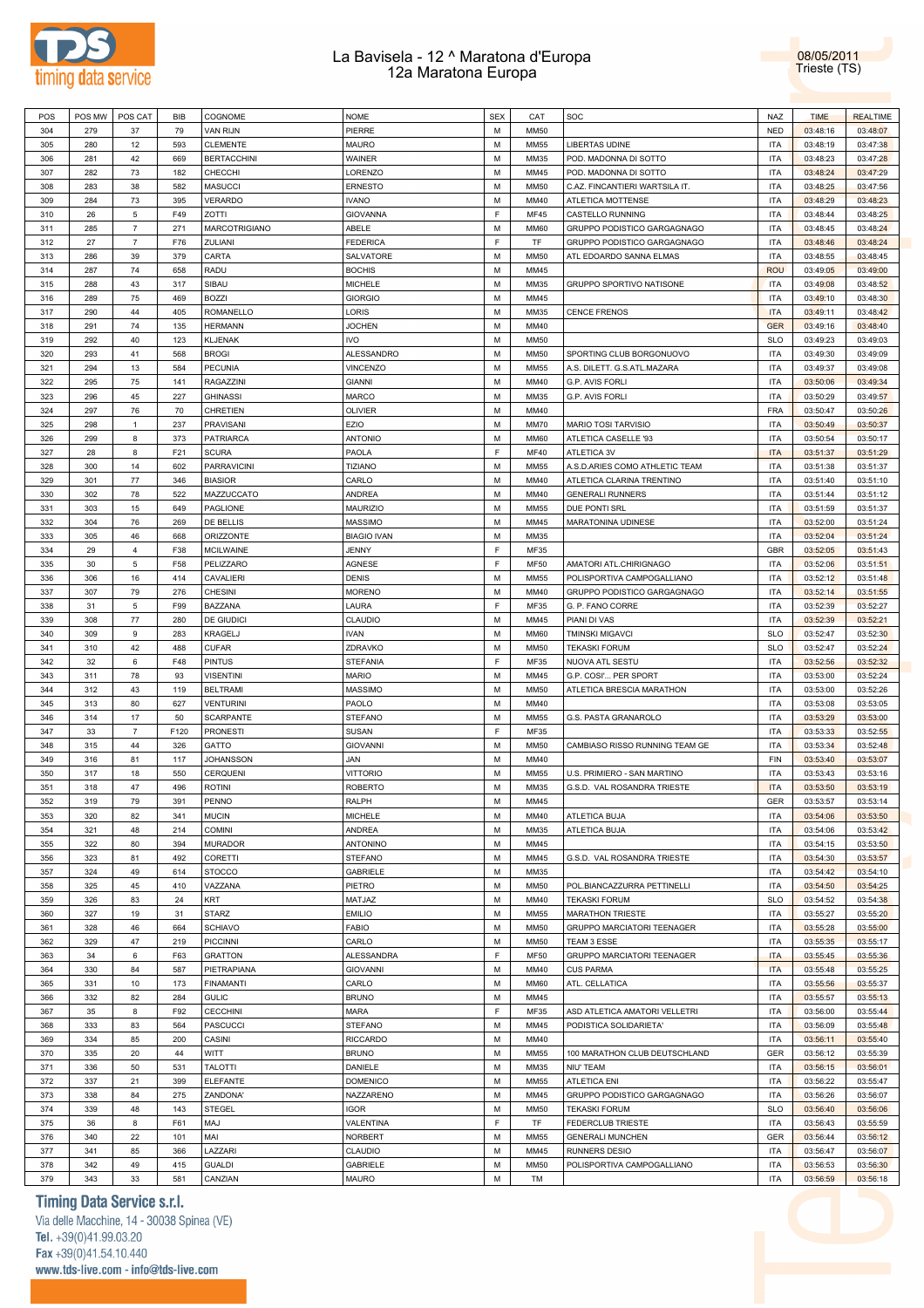



| POS | POS MW | POS CAT        | BIB  | COGNOME            | <b>NOME</b>         | <b>SEX</b> | CAT         | SOC                              | <b>NAZ</b> | <b>TIME</b> | <b>REALTIME</b> |
|-----|--------|----------------|------|--------------------|---------------------|------------|-------------|----------------------------------|------------|-------------|-----------------|
| 380 | 344    | 34             | 81   | <b>TOGNETTI</b>    | <b>THIAGO</b>       | M          | TM          |                                  | ITA        | 03:57:02    | 03:56:44        |
| 381 | 345    | 86             | 314  | CAPACCHIONE        | <b>ANTONIO</b>      | M          | MM45        |                                  | <b>ITA</b> | 03:57:10    | 03:56:54        |
|     |        |                |      |                    |                     |            |             | POD.TRANESE UNIONE INDUSTRIALE   |            |             |                 |
| 382 | 37     | 9              | F102 | <b>BONOMELLI</b>   | NICOLETTA           | F          | MF35        | RUNNERS BERGAMO                  | ITA        | 03:57:12    | 03:56:45        |
| 383 | 346    | 86             | 558  | <b>MORO</b>        | <b>GIOVANNI</b>     | M          | MM40        | G.S. BANCARI ROMANI              | <b>ITA</b> | 03:57:14    | 03:56:57        |
| 384 | 347    | 50             | 185  | <b>BELLINI</b>     | LUCA                | M          | <b>MM50</b> | A.S.D. COMTER                    | <b>ITA</b> | 03:57:16    | 03:56:45        |
| 385 | 348    | 87             | 328  | ZOGNO              | <b>DIEGO</b>        | M          | MM45        | S.S.R. LA COLFRANCULANA          | <b>ITA</b> | 03:57:37    | 03:57:05        |
|     |        |                |      |                    |                     | F          |             |                                  |            |             |                 |
| 386 | 38     | 10             | F97  | <b>GAGLIARDI</b>   | <b>ALBERTA</b>      |            | <b>MF35</b> |                                  | ITA        | 03:57:37    | 03:56:43        |
| 387 | 349    | 87             | 521  | DELBEN             | <b>STEFANO</b>      | M          | MM40        | A.S.D. GRUPPO GENERALI TRIESTE   | <b>ITA</b> | 03:57:41    | 03:56:57        |
| 388 | 350    | 88             | 163  | STANIC'            | <b>MARKO</b>        | M          | MM40        | SD CARINIK ILIRSKA BISTRICA      | <b>SLO</b> | 03:57:44    | 03:57:09        |
| 389 | 351    | 88             | 161  | <b>FOIANESI</b>    | <b>FRANCESCO</b>    | M          | MM45        |                                  | <b>ITA</b> | 03:57:47    | 03:57:19        |
| 390 | 352    | 89             | 371  | MAGRELLI           | CARLO               | M          | MM45        | A.S.D. ATL. ENERGIA ROMA         | <b>ITA</b> | 03:57:52    | 03:57:28        |
|     |        |                |      |                    |                     |            |             |                                  |            |             |                 |
| 391 | 39     | 9              | F89  | TIPLER             | JENNI               | F          | TF          |                                  | <b>NZL</b> | 03:57:52    | 03:57:06        |
| 392 | 353    | 23             | 211  | <b>SERGON</b>      | EDI                 | M          | <b>MM55</b> | LA BAVISELA                      | ITA        | 03:58:09    | 03:57:46        |
| 393 | 354    | 89             | 221  | <b>DORU</b>        | CRISAN              | M          | MM40        |                                  | <b>ITA</b> | 03:58:15    | 03:58:07        |
| 394 | 355    | 90             | 322  | <b>SCHWANTZER</b>  | <b>GEROLD</b>       | M          | MM40        |                                  | <b>AUT</b> | 03:58:34    | 03:58:00        |
| 395 | 40     | 9              | F80  | <b>TURI</b>        | ALESSANDRA          | F          | <b>MF40</b> | ATLETICA SALENTINA LECCE         | <b>ITA</b> | 03:58:57    | 03:58:32        |
|     |        |                |      |                    |                     |            |             |                                  |            |             |                 |
| 396 | 356    | 51             | 424  | VOZZA              | <b>FRANCESCO</b>    | M          | MM35        | INTREPIDA MARIANO                | <b>ITA</b> | 03:59:00    | 03:58:38        |
| 397 | 357    | 35             | 544  | <b>FORNACIARI</b>  | <b>ANDREA</b>       | M          | TM          |                                  | <b>ITA</b> | 03:59:06    | 03:58:40        |
| 398 | 41     | 11             | F125 | <b>BARINA</b>      | <b>ERICA</b>        | F          | MF35        | SCUOLA DI MARATONA VITTORIO V    | <b>ITA</b> | 03:59:09    | 03:58:41        |
| 399 | 358    | 91             | 103  | <b>ALFANO</b>      | <b>MATTEO</b>       | M          | MM40        | BARLETIZIA ON THE ROAD           | <b>ITA</b> | 03:59:13    | 03:58:52        |
| 400 | 359    | 52             | 152  | <b>ANTONELLI</b>   | <b>STEFANO</b>      | M          | MM35        | GRUPPO PODISTICO ROSSINI         | ITA        | 03:59:16    | 03:58:31        |
|     |        |                |      |                    |                     |            |             |                                  |            |             |                 |
| 401 | 360    | 24             | 416  | <b>BELLANI</b>     | <b>FLAVIO</b>       | M          | <b>MM55</b> | POLISPORTIVA CAMPOGALLAINO       | <b>ITA</b> | 03:59:19    | 03:58:56        |
| 402 | 361    | 36             | 241  | <b>HUBA</b>        | <b>MARTIN</b>       | M          | TM          |                                  | <b>SVK</b> | 03:59:20    | 03:58:58        |
| 403 | 362    | 92             | 437  | PASSUTI            | <b>GIANLUCA</b>     | M          | MM40        | POLISPORTIVA CASTELFRANCO EMILIA | <b>ITA</b> | 03:59:20    | 03:58:50        |
| 404 | 363    | 93             | 561  | <b>BOZOLO</b>      | <b>GIOVANNI</b>     | M          | MM40        | SILCA ULTRALITE TRIATHLON        | <b>ITA</b> | 03:59:21    | 03:58:48        |
| 405 | 364    | 25             | 282  | <b>BOSA</b>        | MAURIZIO            | M          | <b>MM55</b> | G. M. UDINESI UOEI               | <b>ITA</b> | 03:59:23    | 03:58:41        |
|     |        |                |      |                    |                     |            |             |                                  |            |             |                 |
| 406 | 365    | 90             | 547  | BAZZANTI           | LUCA                | M          | MM45        | ATLETICA SESTINI AREZZO          | ITA        | 03:59:23    | 03:58:41        |
| 407 | 366    | 26             | 419  | MANSUINO           | <b>MARIO</b>        | M          | MM55        | LA NAVE                          | <b>ITA</b> | 03:59:24    | 03:58:54        |
| 408 | 367    | 51             | 290  | KETE               | <b>IVO</b>          | M          | <b>MM50</b> |                                  | <b>SLO</b> | 03:59:34    | 03:59:17        |
| 409 | 368    | 52             | 205  | <b>DIGITO</b>      | <b>FRANCESCO</b>    | M          | <b>MM50</b> | ATLETICA BUJA                    | <b>ITA</b> | 03:59:39    | 03:59:32        |
|     |        |                |      |                    |                     |            |             |                                  |            |             |                 |
| 410 | 369    | 37             | 383  | MALAZZI            | <b>UMBERTO</b>      | M          | TM          | A.S.D. GRAVELLONA VCO            | <b>ITA</b> | 03:59:48    | 03:59:11        |
| 411 | 370    | 94             | 367  | DA VIÀ             | SANTO               | M          | MM40        | AMATORI LIBERTAS CARNIA          | <b>ITA</b> | 03:59:50    | 03:59:32        |
| 412 | 371    | 27             | 560  | <b>MOGGI</b>       | <b>MAURO</b>        | M          | <b>MM55</b> |                                  | ITA        | 03:59:50    | 03:59:24        |
| 413 | 372    | 11             | 635  | <b>BRUSINI</b>     | PAOLO               | M          | <b>MM60</b> | ASSOCIAZIONE MARATONINA UDINE    | <b>ITA</b> | 04:00:00    | 03:59:36        |
| 414 | 373    | 95             | 285  | <b>KRAMMEL</b>     | <b>WERNER</b>       | M          | MM40        |                                  | AUT        | 04:00:20    | 03:59:41        |
|     |        |                |      |                    |                     |            |             |                                  |            |             |                 |
| 415 | 374    | 53             | 85   | PATELLI            | <b>ALBERTO</b>      | M          | <b>MM50</b> | ATL. CASAZZA                     | <b>ITA</b> | 04:00:23    | 04:00:12        |
| 416 | 42     | 10             | F26  | <b>FURLAN</b>      | <b>BARBARA</b>      | F          | <b>MF40</b> | GRUPPO MARCIATORI TEENAGER       | <b>ITA</b> | 04:00:28    | 04:00:01        |
| 417 | 43     | $\mathbf{1}$   | F91  | <b>GIARDINA</b>    | SANTA               | E          | <b>MF60</b> | GRUPPO CITTA' DI GENOVA          | <b>ITA</b> | 04:00:29    | 04:00:00        |
| 418 | 375    | 91             | 598  | CARACCIOLO         | <b>ERNESTO</b>      | M          | MM45        |                                  | ITA        | 04:00:33    | 04:00:06        |
| 419 | 376    | 54             | 451  | <b>DONDA</b>       | <b>ROBERTO</b>      | M          | <b>MM50</b> | GRUPPO MARCIATORI GORIZIA        | <b>ITA</b> | 04:00:35    | 04:00:20        |
| 420 |        | 55             |      |                    | CIRO                | M          | <b>MM50</b> |                                  | <b>ITA</b> |             |                 |
|     | 377    |                | 595  | CARBONE            |                     |            |             | ASD POD. LIPPO CALDERARA         |            | 04:00:39    | 04:00:20        |
| 421 | 378    | 92             | 25   | <b>MARCHESE</b>    | <b>ADRIANO</b>      | M          | MM45        | ASD PODISTICA PERALTO GENOVA     | <b>ITA</b> | 04:00:39    | 04:00:29        |
| 422 | 379    | 96             | 442  | <b>FARRUGGIO</b>   | <b>ALESSIO</b>      | M          | MM40        |                                  | <b>ITA</b> | 04:00:44    | 04:00:07        |
| 423 | 380    | 97             | 461  | CANNIZZARO         | CARMELO             | M          | MM40        | ROAD RUNNERS CLUB MILANO         | <b>ITA</b> | 04:01:07    | 04:00:43        |
| 424 | 381    | 93             | 242  | <b>FONTANA</b>     | <b>ANDREA</b>       | M          | MM45        | ATL.VICENTINA                    | ITA        | 04:01:10    | 04:00:20        |
| 425 | 44     | $\overline{7}$ | F109 | TISI               | <b>MARIA GIULIA</b> | F          | <b>MF50</b> |                                  | <b>ITA</b> | 04:01:12    | 04:00:32        |
|     |        |                |      |                    |                     |            |             |                                  |            |             |                 |
| 426 | 382    | 94             | 479  | <b>TAGLIAFERRI</b> | <b>ROBERTO</b>      | M          | MM45        |                                  | ITA        | 04:01:13    | 04:00:32        |
| 427 | 383    | 28             | 620  | <b>OCCELLI</b>     | PIETRO              | M          | <b>MM55</b> | G.P. ALENIA                      | <b>ITA</b> | 04:01:14    | 04:00:43        |
| 428 | 384    | 53             | 667  | CALCINAI           | MASSIMILIANO        | M          | MM35        |                                  | <b>ITA</b> | 04:01:18    | 04:00:50        |
| 429 | 385    | 98             | 58   | <b>BADIN</b>       | SARIO               | M          | MM40        |                                  | ITA        | 04:01:21    | 04:00:55        |
| 430 | 386    | 12             |      | <b>BADIN</b>       | SIGISFREDO          | M          | <b>MM60</b> |                                  | FRA        | 04:01:21    | 04:00:56        |
|     |        |                | 55   |                    |                     |            |             |                                  |            |             |                 |
| 431 | 387    | 56             | 647  | PALLADINO          | GIANPAOLO           | M          | <b>MM50</b> | PODISMO BUTTRIO                  | ITA        | 04:01:24    | 04:01:01        |
| 432 | 388    | 54             | 291  | SCHLEE             | DAVID               | M          | MM35        | HOTEL-HOSTING                    | GER        | 04:01:30    | 04:00:57        |
| 433 | 389    | 55             | 236  | <b>KELEMEN</b>     | <b>SZILARD</b>      | M          | MM35        |                                  | <b>HUN</b> | 04:01:32    | 04:00:39        |
| 434 | 390    | 99             | 102  | <b>NASTA</b>       | ALESSANDRO          | M          | MM40        | BARLETIZIA ON THE ROAD           | ITA        | 04:01:49    | 04:01:31        |
| 435 | 391    | 3              | 43   | ZENTILIN           | <b>ELIO</b>         | M          | <b>MM65</b> |                                  | <b>GBR</b> | 04:02:22    | 04:01:44        |
|     |        |                |      |                    |                     |            |             |                                  |            |             |                 |
| 436 | 392    | 100            | 632  | <b>BERNOBI</b>     | LUCA                | M          | MM40        | POLISPORTIVA PUTINATI            | ITA        | 04:02:37    | 04:02:06        |
| 437 | 393    | 57             | 292  | MLEKUZ             | GORAZD              | M          | <b>MM50</b> |                                  | <b>SLO</b> | 04:02:50    | 04:02:32        |
| 438 | 394    | 29             | 359  | <b>CURULIC</b>     | VOJISLAV            | M          | <b>MM55</b> | SD HITRE NOGE SENOZECE           | <b>SLO</b> | 04:02:58    | 04:02:40        |
| 439 | 395    | 101            | 334  | ZANGRANDO          | MARCO               | M          | MM40        | A.S.D. RUNNING EVOLUTION         | <b>ITA</b> | 04:03:06    | 04:02:38        |
|     |        |                |      |                    |                     | M          |             |                                  | <b>ITA</b> |             |                 |
| 440 | 396    | 58             | 472  | <b>D'ANDREA</b>    | <b>BRUNO</b>        |            | <b>MM50</b> | ASD ATLETICA AMATORI VELLETRI    |            | 04:03:09    | 04:02:36        |
| 441 | 397    | 30             | 11   | <b>GROSS</b>       | KARL                | M          | <b>MM55</b> | <b>GENERALI MUNCHEN</b>          | GER        | 04:03:14    | 04:02:42        |
| 442 | 398    | 59             | 508  | ORLICH             | <b>ROBERTO</b>      | M          | <b>MM50</b> | G.S. AMICI DEL TRAM DE OPCINA    | ITA        | 04:03:24    | 04:03:04        |
| 443 | 399    | 56             | 91   | <b>MORARA</b>      | <b>FABIO</b>        | M          | MM35        | POL. AVIS IMOLA                  | <b>ITA</b> | 04:03:31    | 04:02:58        |
| 444 | 400    | 95             | 665  | <b>PERUSIC</b>     | <b>TONI</b>         | M          | MM45        |                                  | <b>SLO</b> | 04:03:38    | 04:03:03        |
|     |        |                |      |                    |                     |            |             |                                  |            |             |                 |
| 445 | 401    | 96             | 491  | CEJ                | <b>IGOR</b>         | M          | MM45        | G.S.D. VAL ROSANDRA TRIESTE      | <b>ITA</b> | 04:03:52    | 04:02:58        |
| 446 | 402    | 31             | 54   | DEL SORDO          | <b>AURELIO</b>      | M          | <b>MM55</b> | G.S. PASTA GRANAROLO             | ITA        | 04:04:01    | 04:03:31        |
| 447 | 403    | 38             | 249  | <b>BERCHIELLI</b>  | <b>EMILIANO</b>     | M          | TM          |                                  | ITA        | 04:04:38    | 04:04:08        |
| 448 | 404    | 13             | 377  | <b>MORELLI</b>     | <b>ROBERTO</b>      | M          | <b>MM60</b> | GS.TORTELLINI VOLTAN MARTELLAG   | ITA        | 04:04:44    | 04:04:05        |
| 449 | 405    | 57             | 456  | POGACAR            | <b>UROS</b>         | M          | MM35        | JANELA                           | <b>SLO</b> | 04:04:58    | 04:04:34        |
|     |        |                |      |                    |                     |            |             |                                  |            |             |                 |
| 450 | 406    | 60             | 378  | <b>REATO</b>       | <b>GIAMPIETRO</b>   | M          | <b>MM50</b> | GS.TORTELLINI VOLTAN MARTELLAG   | ITA        | 04:05:06    | 04:04:27        |
| 451 | 407    | 102            | 372  | <b>ESPOSITO</b>    | <b>STEFANO</b>      | M          | MM40        | ATLETICA CASELLE '93             | ITA        | 04:05:10    | 04:04:33        |
| 452 | 408    | 97             | 203  | <b>SERGO</b>       | <b>FRANCO</b>       | M          | MM45        |                                  | ITA        | 04:05:13    | 04:04:38        |
| 453 | 409    | 61             | 655  | <b>SERGO</b>       | VALTER              | M          | <b>MM50</b> | C.U.S. TRIESTE                   | ITA        | 04:05:13    | 04:04:38        |
|     |        |                |      |                    |                     |            |             |                                  |            |             |                 |
| 454 | 410    | 32             | 229  | SZABo              | PÉTER               | M          | <b>MM55</b> |                                  | <b>HUN</b> | 04:05:18    | 04:04:32        |
| 455 | 45     | 11             | F110 | <b>FALAGIANI</b>   | <b>ALESSANDRA</b>   | F          | <b>MF40</b> | MARATHON TRIESTE                 | <b>ITA</b> | 04:05:20    | 04:05:15        |

## **Timing Data Service s.r.l.**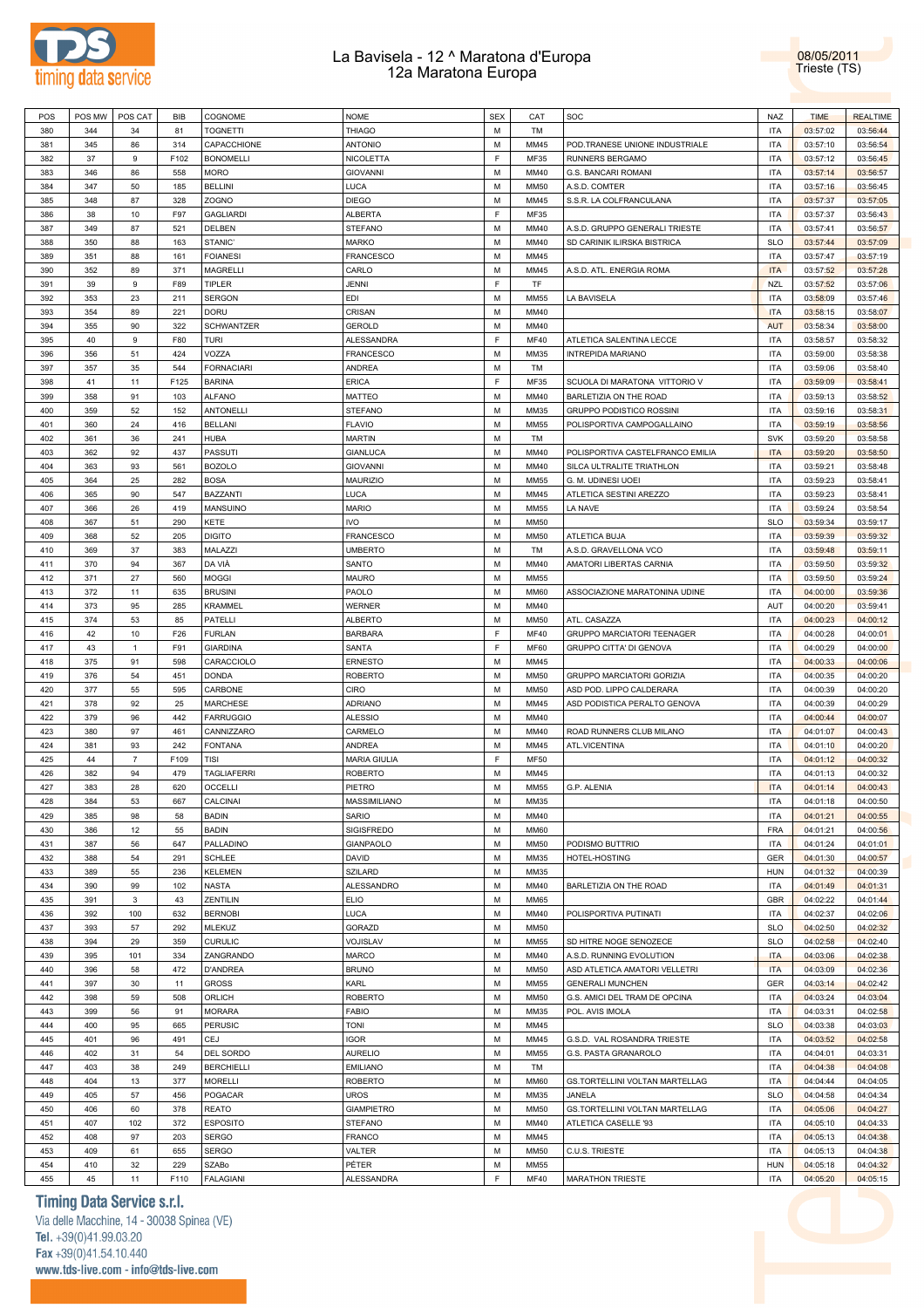



| POS | POS MW | POS CAT        | BIB  | COGNOME            | NOME               | <b>SEX</b>  | CAT         | SOC                            | NAZ        | <b>TIME</b> | <b>REALTIME</b> |
|-----|--------|----------------|------|--------------------|--------------------|-------------|-------------|--------------------------------|------------|-------------|-----------------|
| 456 | 411    | 33             | 118  | <b>CONSOLI</b>     | <b>MAURIZIO</b>    | М           | <b>MM55</b> | <b>MARATHON TRIESTE</b>        | <b>ITA</b> | 04:05:34    | 04:05:29        |
| 457 | 412    | 14             | 153  | MOI                | MARCO              | M           | <b>MM60</b> | <b>POL UTA 2000</b>            | <b>ITA</b> | 04:05:41    | 04:05:10        |
|     |        |                |      |                    |                    |             |             |                                |            |             |                 |
| 458 | 413    | 34             | 652  | <b>KLEIN</b>       | <b>KLAUS</b>       | M           | <b>MM55</b> |                                | GER        | 04:05:45    | 04:05:40        |
| 459 | 414    | 58             | 61   | CAMPOLATTANO       | SIMONE             | M           | MM35        | POLISPORTIVA SAN PIETRO        | <b>ITA</b> | 04:06:06    | 04:05:50        |
| 460 | 415    | 62             | 356  | <b>DEL MISSIER</b> | LORENZO            | M           | <b>MM50</b> | SCUOLA DI MARATONA VITTORIO V  | <b>ITA</b> | 04:06:14    | 04:05:46        |
| 461 | 416    | 98             | 622  | <b>IACUZZO</b>     | <b>PIERGIORGIO</b> | M           | MM45        | OLIMPIA TERENZANO              | <b>ITA</b> | 04:06:53    | 04:06:46        |
| 462 | 417    | 59             | 413  | <b>DONADI</b>      | LUCA               | M           | MM35        |                                | <b>ITA</b> | 04:07:12    | 04:06:39        |
|     |        |                |      |                    |                    |             |             | S.S.R. LA COLFRANCULANA        |            |             |                 |
| 463 | 418    | 60             | 578  | PIETRINI           | <b>GIORGIO</b>     | M           | MM35        | POLISPORTIVA S.PIO X           | <b>ITA</b> | 04:07:21    | 04:06:52        |
| 464 | 419    | 61             | 240  | RIEDER             | OLAF               | M           | MM35        |                                | AUT        | 04:07:21    | 04:06:48        |
| 465 | 420    | 39             | 541  | <b>FEZZARDI</b>    | LORENZO            | M           | TM          |                                | <b>ITA</b> | 04:07:54    | 04:07:22        |
| 466 | 46     | 12             | F96  | COSMA              | CHIARA             | F           | <b>MF40</b> |                                | <b>ITA</b> | 04:08:11    | 04:07:17        |
|     |        |                |      |                    |                    |             |             |                                |            |             |                 |
| 467 | 421    | 99             | 73   | <b>GIOVANNETTI</b> | GIANLUCA           | M           | MM45        |                                | <b>ITA</b> | 04:08:17    | 04:08:00        |
| 468 | 422    | 63             | 34   | <b>SCHNEIDER</b>   | ROBERT             | M           | <b>MM50</b> |                                | AUT        | 04:08:27    | 04:07:45        |
| 469 | 423    | 103            | 104  | <b>SITA</b>        | <b>GIANNI</b>      | M           | MM40        | BARLETIZIA ON THE ROAD         | <b>ITA</b> | 04:08:32    | 04:08:10        |
| 470 | 424    | 64             | 316  | <b>AMORUSO</b>     | MAURO LUCIANO      | M           | <b>MM50</b> | A.S.D. BISCEGLIE RUNNING       | <b>ITA</b> | 04:09:06    | 04:09:01        |
| 471 | 425    | 65             | 40   | <b>BLIEM</b>       | CHRISTIAN          | M           | <b>MM50</b> |                                | AUT        | 04:09:14    | 04:08:35        |
|     |        |                |      |                    |                    |             |             |                                |            |             |                 |
| 472 | 426    | 100            | 225  | <b>BERTOCCHI</b>   | ALESSANDRO         | M           | MM45        | G.S. SAN GIACOMO               | <b>ITA</b> | 04:09:38    | 04:08:55        |
| 473 | 427    | 101            | 565  | <b>RICCI</b>       | <b>FEDERICO</b>    | M           | MM45        | PODISTICA SOLIDARIETA'         | <b>ITA</b> | 04:10:05    | 04:09:45        |
| 474 | 428    | 102            | 337  | <b>MAINARDIS</b>   | <b>STEFANO</b>     | M           | MM45        | G. P. LIVENZA SACILE           | <b>ITA</b> | 04:10:10    | 04:09:51        |
| 475 | 429    | 103            | 576  | <b>OCCHI</b>       | MARCELLO           | M           | MM45        | G.P. VIGARANESE                | <b>ITA</b> | 04:10:12    | 04:09:49        |
| 476 | 430    | 62             | 296  | DE BIASI           | <b>GIANPIERO</b>   | M           | MM35        |                                | <b>ITA</b> | 04:10:15    | 04:09:31        |
|     |        |                |      |                    |                    |             |             |                                |            |             |                 |
| 477 | 431    | 35             | 246  | LOGIN              | ALEXANDRU          | M           | MM55        | ROCLUBMARATON                  | ROU        | 04:10:17    | 04:09:55        |
| 478 | 432    | 63             | 654  | ERZEN              | <b>MARTIN</b>      | M           | MM35        | OLYMPIJA                       | <b>SLO</b> | 04:10:31    | 04:10:20        |
| 479 | 433    | 36             | 142  | <b>BATTISACCO</b>  | PIERANTONIO        | M           | MM55        |                                | <b>ITA</b> | 04:11:03    | 04:10:19        |
| 480 | 434    | 104            | 327  | CANDEO             | PIERO              | M           | MM40        |                                | <b>ITA</b> | 04:11:22    | 04:10:57        |
| 481 | 47     |                |      |                    | TANJA              | $\mathsf F$ | TF          |                                |            |             |                 |
|     |        | 10             | F113 | <b>BOZIC</b>       |                    |             |             | <b>VIHARNIK KOPER</b>          | <b>SLO</b> | 04:11:30    | 04:10:38        |
| 482 | 435    | 105            | 573  | <b>MOLLE</b>       | <b>GIACOMO</b>     | M           | MM40        | ASD ALBENGA RUNNERS            | <b>ITA</b> | 04:11:42    | 04:10:54        |
| 483 | 436    | 66             | 526  | <b>ANDREOTTI</b>   | GIANPAOLO          | M           | <b>MM50</b> | <b>SALCUS</b>                  | <b>ITA</b> | 04:12:15    | 04:11:51        |
| 484 | 437    | 67             | 501  | CATTARUZZA         | <b>FABRIZIO</b>    | M           | <b>MM50</b> | LA BAVISELA                    | <b>ITA</b> | 04:12:25    | 04:11:42        |
| 485 | 438    | $\overline{4}$ | 551  | <b>NAMI</b>        | <b>MARIO</b>       | M           | <b>MM65</b> | U.S. PRIMIERO - SAN MARTINO    | <b>ITA</b> | 04:12:43    | 04:12:28        |
|     |        |                |      |                    |                    |             |             |                                |            |             |                 |
| 486 | 439    | 104            | 305  | CANDOTTI           | <b>MARCO</b>       | M           | MM45        | PODISMO BUTTRIO                | <b>ITA</b> | 04:12:45    | 04:12:35        |
| 487 | 440    | 105            | 170  | <b>BALLANTINI</b>  | VALTER             | M           | MM45        | GRUPPO PODISTICO ROSSINI       | <b>ITA</b> | 04:13:05    | 04:12:29        |
| 488 | 441    | 40             | 386  | <b>SWEET</b>       | KEVIN              | M           | TM          |                                | <b>USA</b> | 04:13:22    | 04:13:16        |
| 489 | 48     | 11             | F100 | DAL BO             | SARA               | F           | TF          |                                | <b>ITA</b> | 04:13:33    | 04:12:49        |
| 490 | 49     | 12             | F52  | <b>BOJANA</b>      | OBLAK              | F           | MF35        |                                | <b>SLO</b> | 04:13:44    | 04:12:51        |
|     |        |                |      |                    |                    |             |             |                                |            |             |                 |
| 491 | 442    | 106            | 149  | <b>FORGIONE</b>    | MARCO              | M           | MM40        |                                | <b>ITA</b> | 04:13:48    | 04:13:03        |
| 492 | 443    | 107            | 370  | <b>KOLLMANN</b>    | <b>ROLAND</b>      | M           | MM40        |                                | GER        | 04:13:56    | 04:13:19        |
| 493 | 444    | 15             | 648  | <b>MAURO</b>       | MARCO              | M           | <b>MM60</b> | G. M. UDINESI UOEI             | <b>ITA</b> | 04:14:06    | 04:13:20        |
| 494 | 445    | 106            | 577  | NAPOLITANO         | <b>SERGIO</b>      | M           | MM45        | UNIONE GIOVANE BIELLA          | <b>ITA</b> | 04:14:09    | 04:13:49        |
| 495 | 446    | 37             | 545  | <b>FORNACIARI</b>  | <b>FABRIZIO</b>    | M           | <b>MM55</b> |                                | <b>ITA</b> | 04:14:15    | 04:13:50        |
|     |        |                |      |                    |                    |             |             |                                |            |             |                 |
| 496 | 447    | 68             | 618  | <b>VIOTTO</b>      | IVAN               | M           | <b>MM50</b> |                                | <b>ITA</b> | 04:14:28    | 04:13:47        |
| 497 | 448    | 69             | 303  | <b>DINDO</b>       | <b>ROBERTO</b>     | M           | <b>MM50</b> | PODISMO BUTTRIO                | <b>ITA</b> | 04:14:30    | 04:14:05        |
| 498 | 449    | 70             | 518  | <b>DORLINI</b>     | <b>STEFANO</b>     | M           | <b>MM50</b> | ATLETICA BUJA                  | <b>ITA</b> | 04:14:44    | 04:14:14        |
| 499 | 450    | 71             | 532  | <b>MEVO</b>        | LORENZO            | M           | <b>MM50</b> | POLI GOLFO                     | <b>ITA</b> | 04:14:48    | 04:14:09        |
| 500 | 451    | 64             | 420  | <b>TABORRA</b>     | <b>ENRICO</b>      | M           | MM35        | GRUPPO MARCIATORI BIANCADE     | <b>ITA</b> | 04:14:55    | 04:14:08        |
|     |        |                |      |                    |                    |             |             |                                |            |             |                 |
| 501 | 452    | 65             | 512  | <b>COMUZZI</b>     | LUCA               | M           | MM35        | ATLETICA BUJA                  | <b>ITA</b> | 04:15:09    | 04:14:38        |
| 502 | 50     | 12             | F16  | MIANI              | STEFANIA           | F           | TF          |                                | ITA        | 04:15:13    | 04:14:23        |
| 503 | 453    | 107            | 289  | COZZI              | <b>ANTONIO</b>     | M           | MM45        |                                | <b>ITA</b> | 04:15:39    | 04:15:12        |
| 504 | 454    | 72             | 448  | <b>DONATI</b>      | WALTER             | M           | <b>MM50</b> | G.P. AVIS FORLI                | <b>ITA</b> | 04:15:48    | 04:15:22        |
| 505 | 455    | 108            | 605  | <b>MARI</b>        | <b>ROBERTO</b>     | М           | MM40        |                                | <b>ITA</b> | 04:16:03    | 04:15:34        |
|     |        |                |      |                    |                    |             |             |                                |            |             |                 |
| 506 | 456    | 73             | 324  | <b>TOMASIN</b>     | <b>GIOVANNI</b>    | M           | <b>MM50</b> |                                | <b>ITA</b> | 04:16:27    | 04:15:57        |
| 507 | 51     | 6              | F54  | <b>RECCHIA</b>     | CLAUDIA            | $\mathsf F$ | <b>MF45</b> | GRUPPO MARCIATORI TEENAGER     | <b>ITA</b> | 04:16:50    | 04:16:12        |
| 508 | 52     | $\overline{7}$ | F112 | SCHARNAGL          | <b>KAROLINE</b>    | F           | <b>MF45</b> | <b>GENERALI AUSTRIA</b>        | AUT        | 04:16:53    | 04:16:28        |
| 509 | 457    | 109            | 186  | <b>TOLLARI</b>     | CLAUDIO            | M           | MM40        | ATL. FRIGNANO - POL. PAVULLESE | <b>ITA</b> | 04:17:59    | 04:17:45        |
| 510 | 458    | 66             | 174  | VIUDEZ-RUIDO       | <b>EMILIO</b>      | M           | MM35        |                                | ESP        | 04:18:08    | 04:17:17        |
|     |        |                |      |                    |                    |             |             |                                |            |             |                 |
| 511 | 53     | 13             | F77  | ALIBERTI           | SARA               | $\mathsf F$ | MF35        | G.P. CARTOTECNICA PIEMONTESE A | <b>ITA</b> | 04:18:19    | 04:17:35        |
| 512 | 459    | 108            | 610  | PERICH             | <b>FRANCO</b>      | M           | MM45        | G.S.D. SAI FRECCE BIANCHE POD  | <b>ITA</b> | 04:18:20    | 04:17:35        |
| 513 | 460    | 109            | 35   | <b>PUCHNER</b>     | <b>FRITZ</b>       | М           | MM45        |                                | AUT        | 04:18:24    | 04:17:43        |
| 514 | 461    | 38             | 166  | DELBELLO           | <b>NEVIO</b>       | M           | MM55        |                                | <b>ITA</b> | 04:18:36    | 04:18:06        |
|     |        |                |      |                    |                    | M           |             |                                |            |             |                 |
| 515 | 462    | 41             | 110  | <b>GRYGIEL</b>     | <b>PIOTR</b>       |             | TM          | <b>RUTYNORUNNERS</b>           | <b>POL</b> | 04:18:49    | 04:18:35        |
| 516 | 463    | 42             | 259  | CHRUSCIEL          | <b>WOJCIECH</b>    | M           | TM          | <b>RUTYNORUNNERS</b>           | <b>POL</b> | 04:18:49    | 04:18:35        |
| 517 | 464    | 110            | 563  | CARLETTI           | <b>ENRICO</b>      | M           | MM40        | PODISTICA SOLIDARIETA'         | <b>ITA</b> | 04:18:54    | 04:18:34        |
| 518 | 465    | 43             | 657  | <b>DRUZETA</b>     | <b>RINO</b>        | М           | TM          |                                | CRO        | 04:18:57    | 04:18:05        |
| 519 | 466    | 39             | 253  | <b>FURLAN</b>      | <b>BORIS</b>       | M           | <b>MM55</b> |                                | <b>SLO</b> | 04:19:02    | 04:18:10        |
|     |        |                |      |                    |                    |             |             |                                |            |             |                 |
| 520 | 467    | 16             | 332  | <b>TOMMASINI</b>   | <b>FLAVIO</b>      | M           | <b>MM60</b> | ATL. SAN MARTINO COOP CASARSA  | <b>ITA</b> | 04:21:17    | 04:20:51        |
| 521 | 468    | 17             | 147  | <b>BARCHIESI</b>   | IVO                | M           | <b>MM60</b> | ASD ATLETICA AMATORI VELLETRI  | <b>ITA</b> | 04:21:26    | 04:20:47        |
| 522 | 469    | 110            | 272  | <b>MOMI</b>        | <b>ANTONIO</b>     | M           | MM45        | GRUPPO PODISTICO GARGAGNAGO    | <b>ITA</b> | 04:21:32    | 04:21:07        |
| 523 | 470    | 40             | 650  | <b>SCHNEIDER</b>   | CLAUDIO            | M           | <b>MM55</b> | ASSOCIAZIONE MARATONINA UDINE  | <b>ITA</b> | 04:22:06    | 04:21:20        |
| 524 | 471    | 74             | 653  | <b>ROTH</b>        | <b>DIETER</b>      | M           | <b>MM50</b> |                                | GER        | 04:22:14    | 04:21:32        |
|     |        |                |      |                    |                    |             |             |                                |            |             |                 |
| 525 | 472    | 111            | 507  | <b>NOVELLO</b>     | <b>MORIS</b>       | M           | MM40        | G.S. AMICI DEL TRAM DE OPCINA  | <b>ITA</b> | 04:22:55    | 04:22:20        |
| 526 | 473    | 111            | 700  | <b>DOVIER</b>      | PIETRO             | M           | MM45        | GRUPPO MARCIATORI TEENAGER     | <b>ITA</b> | 04:23:03    | 04:22:46        |
| 527 | 474    | 18             | 195  | <b>GENOVA</b>      | <b>ANTONIO</b>     | M           | <b>MM60</b> | DLF BOLOGNA                    | <b>ITA</b> | 04:23:06    | 04:22:17        |
| 528 | 475    | 75             | 23   | <b>CENSORI</b>     | ALESSANDRO         | M           | MM50        | G.S. DIL. VALDALPONE DE MEGNI  | <b>ITA</b> | 04:23:22    | 04:22:44        |
|     |        |                |      |                    |                    |             |             |                                |            |             |                 |
| 529 | 476    | 6              | 355  | CANAVERA           | LUCA               | M           | <b>SM</b>   | GRUPPO CITTA' DI GENOVA        | <b>ITA</b> | 04:23:36    | 04:23:05        |
| 530 | 477    | 76             | 307  | <b>GODEASSI</b>    | <b>MAURIZIO</b>    | M           | MM50        | PODISMO BUTTRIO                | <b>ITA</b> | 04:23:55    | 04:23:01        |
| 531 | 478    | 41             | 527  | GOMBOSO            | ALESSANDRO         | М           | MM55        | G. M. UDINESI UOEI             | <b>ITA</b> | 04:24:30    | 04:24:03        |

## **Timing Data Service s.r.l.**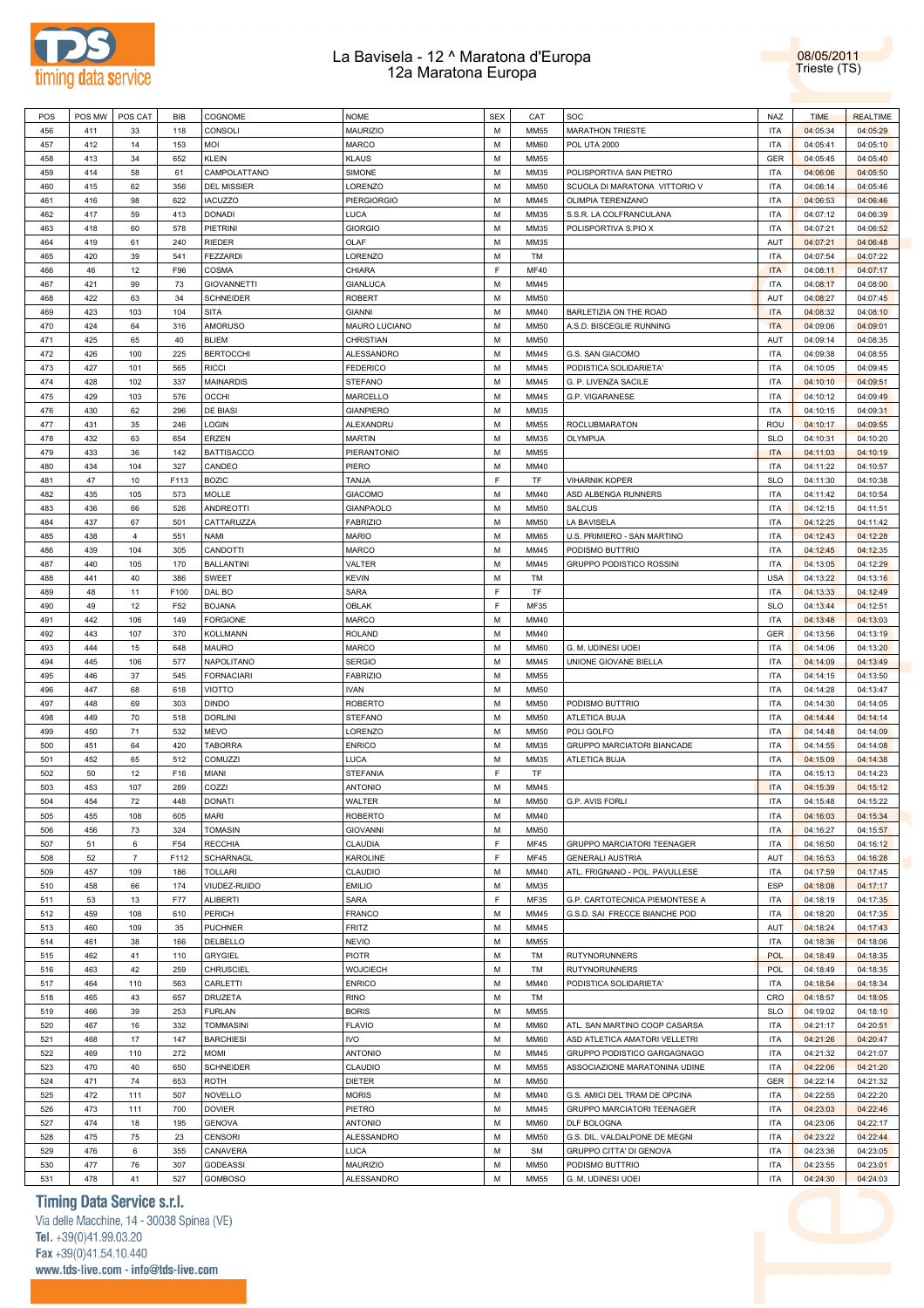

08/05/2011 Trieste (TS)

| POS | POS MW | POS CAT        | BIB  | COGNOME                 | <b>NOME</b>         | <b>SEX</b>  | CAT         | SOC                                | NAZ        | <b>TIME</b> | <b>REALTIME</b> |  |
|-----|--------|----------------|------|-------------------------|---------------------|-------------|-------------|------------------------------------|------------|-------------|-----------------|--|
| 532 | 54     | 8              | F103 | <b>NARDEAN</b>          | <b>STEFANIA</b>     | F           | <b>MF45</b> | ATL.MIRAFIORI                      | <b>ITA</b> | 04:25:11    | 04:24:32        |  |
| 533 | 479    | 19             | 435  | <b>DINI</b>             | <b>GIULIANO</b>     | M           | <b>MM60</b> | G.S. ANTRACCOLI                    | <b>ITA</b> | 04:25:13    | 04:24:36        |  |
|     |        |                |      | CAVALLARI               |                     |             |             |                                    | <b>ITA</b> |             |                 |  |
| 534 | 480    | 77             | 533  |                         | <b>STEFANO</b>      | M           | <b>MM50</b> |                                    |            | 04:25:17    | 04:25:11        |  |
| 535 | 481    | 20             | 14   | DEIMEL                  | <b>GOTTFRIED</b>    | M           | <b>MM60</b> | <b>GENERALI MUNCHEN</b>            | GER        | 04:25:22    | 04:24:50        |  |
| 536 | 482    | 112            | 146  | PASSARELLI              | <b>MICHELE</b>      | M           | MM40        | GRUPPO PODISTICO ROSSINI           | <b>ITA</b> | 04:25:28    | 04:24:42        |  |
| 537 | 483    | 112            | 596  | <b>PERISSINI</b>        | PAOLO               | M           | MM45        | <b>GRUPPO MARCIATORI GORIZIA</b>   | <b>ITA</b> | 04:25:34    | 04:24:41        |  |
| 538 | 484    | 113            | 312  | DI FRANCESCO            | <b>GIOVANNI</b>     | M           | MM45        |                                    | <b>ITA</b> | 04:25:47    | 04:24:52        |  |
| 539 | 55     | 9              | F31  | WAGNER                  | <b>RENATE</b>       | F           | <b>MF45</b> |                                    | AUT        | 04:25:53    | 04:25:11        |  |
|     | 56     |                | F69  | LOC                     | MIJA                | F           | <b>MF40</b> |                                    | <b>SLO</b> |             |                 |  |
| 540 |        | 13             |      |                         |                     |             |             |                                    |            | 04:26:12    | 04:25:29        |  |
| 541 | 57     | 14             | F68  | <b>JUSTIN</b>           | <b>MOJCA</b>        | F           | MF35        |                                    | <b>SLO</b> | 04:26:12    | 04:25:29        |  |
| 542 | 58     | 14             | F70  | SADAR                   | <b>KARMEN</b>       | $\mathsf F$ | <b>MF40</b> |                                    | <b>SLO</b> | 04:26:12    | 04:25:29        |  |
| 543 | 485    | 67             | 188  | ZORZI                   | <b>FABIO</b>        | M           | MM35        | C.U.S. UDINE                       | <b>ITA</b> | 04:26:21    | 04:25:44        |  |
| 544 | 486    | 42             | 388  | <b>BRANDANI</b>         | <b>ALBERTO</b>      | M           | <b>MM55</b> | POD. FINALE EMILIA                 | <b>ITA</b> | 04:26:38    | 04:26:01        |  |
| 545 | 59     | 15             | F93  | ZILAVETZ                | KARI                | $\mathsf F$ | <b>MF40</b> |                                    | <b>USA</b> | 04:27:37    | 04:26:50        |  |
|     | 487    | 78             |      | ARMELLIN                |                     | M           | <b>MM50</b> | SCUOLA DI MARATONA VITTORIO V      | <b>ITA</b> |             | 04:27:13        |  |
| 546 |        |                | 543  |                         | <b>ALBERTO</b>      |             |             |                                    |            | 04:27:42    |                 |  |
| 547 | 488    | 114            | 611  | FERRARESE               | PAOLO               | M           | MM45        |                                    | <b>ITA</b> | 04:28:34    | 04:28:05        |  |
| 548 | 489    | 68             | 513  | EMMI                    | DAVID               | M           | MM35        | <b>NIU' TEAM</b>                   | <b>ITA</b> | 04:28:47    | 04:28:22        |  |
| 549 | 490    | 44             | 56   | <b>MANICI</b>           | ARNAUD              | M           | TM          |                                    | FRA        | 04:29:04    | 04:28:26        |  |
| 550 | 491    | 79             | 112  | <b>STORTI</b>           | LUCA                | M           | <b>MM50</b> | BARLETIZIA ON THE ROAD             | <b>ITA</b> | 04:29:10    | 04:28:50        |  |
| 551 | 60     | 16             | F32  | LAHNER                  | CLAUDIA             | $\mathsf F$ | <b>MF40</b> |                                    | <b>AUT</b> | 04:29:32    | 04:28:50        |  |
| 552 | 492    | 80             | 636  | <b>ARNIANI</b>          | <b>FULVIO</b>       | M           | <b>MM50</b> |                                    | <b>ITA</b> | 04:29:50    | 04:29:03        |  |
|     |        |                |      |                         |                     |             |             |                                    |            |             |                 |  |
| 553 | 493    | 43             | 637  | <b>SEI</b>              | MAURO               | M           | <b>MM55</b> |                                    | <b>ITA</b> | 04:29:54    | 04:29:06        |  |
| 554 | 494    | 21             | 502  | LO GATTO                | <b>GIUSEPPE</b>     | M           | <b>MM60</b> | LA BAVISELA                        | <b>ITA</b> | 04:30:33    | 04:29:45        |  |
| 555 | 495    | 45             | 429  | <b>IGNATOV STEFANOV</b> | <b>GEORGI</b>       | M           | TM          |                                    | <b>BUL</b> | 04:30:51    | 04:30:05        |  |
| 556 | 496    | 113            | 309  | <b>BRAVO</b>            | DANIELE             | M           | MM40        | PODISMO BUTTRIO                    | <b>ITA</b> | 04:30:56    | 04:30:17        |  |
| 557 | 497    | 115            | 160  | PISANIELLO              | <b>GIORGIO</b>      | M           | MM45        | LA BAVISELA                        | <b>ITA</b> | 04:31:45    | 04:31:23        |  |
| 558 | 498    | 114            | 401  | ZARDINI                 | <b>MARCO</b>        | M           | MM40        | POLISPORTIVA VODO DI CADORE        | <b>ITA</b> | 04:32:46    | 04:32:07        |  |
|     |        |                |      |                         |                     |             |             |                                    |            |             |                 |  |
| 559 | 499    | 115            | 567  | DREXLER                 | JOSEPH              | M           | MM40        |                                    | <b>USA</b> | 04:33:16    | 04:32:31        |  |
| 560 | 500    | 46             | 572  | <b>STRUCK</b>           | JARED               | M           | TM          |                                    | <b>USA</b> | 04:33:17    | 04:32:32        |  |
| 561 | 61     | 13             | F22  | <b>STRUCK</b>           | ANGELA              | F           | TF          |                                    | <b>USA</b> | 04:33:17    | 04:32:32        |  |
| 562 | 62     | $\overline{1}$ | F45  | SELLAN                  | <b>JOLE</b>         | $\mathsf F$ | <b>MF70</b> | <b>GRUPPO MARCIATORI GORIZIA</b>   | <b>ITA</b> | 04:33:31    | 04:32:42        |  |
| 563 | 501    | 116            | 144  | <b>ROMANO</b>           | <b>FELICE</b>       | M           | MM40        | GRUPPO PODISTICO ROSSINI           | <b>ITA</b> | 04:33:32    | 04:32:48        |  |
| 564 | 63     | 17             | F29  | CIRRONE                 | <b>ELISABETTA</b>   | $\mathsf F$ | <b>MF40</b> | ATLETICA MONTI PISANI              | <b>ITA</b> | 04:33:34    | 04:32:58        |  |
|     |        |                |      |                         |                     |             |             |                                    |            |             |                 |  |
| 565 | 502    | 81             | 468  | VERARDO                 | <b>FERNANDO</b>     | M           | <b>MM50</b> | A.S.D. ATLETICA HERMADA            | <b>ITA</b> | 04:33:52    | 04:33:02        |  |
| 566 | 503    | 82             | 504  | <b>GAGLIA</b>           | <b>MICHELE</b>      | M           | <b>MM50</b> | TRIESTE TRASPORTI CRAL ATL.GIO     | <b>ITA</b> | 04:34:29    | 04:33:56        |  |
| 567 | 504    | 116            | 363  | MAPELLI                 | PAOLO               | M           | MM45        | <b>RUNNERS DESIO</b>               | <b>ITA</b> | 04:34:36    | 04:33:55        |  |
| 568 | 505    | 5              | 126  | <b>KOREN</b>            | <b>BRANIMIR</b>     | M           | MM65        |                                    | SWE        | 04:34:43    | 04:34:13        |  |
| 569 | 506    | 83             | 660  | LEKIC                   | PREDRAG             | M           | <b>MM50</b> |                                    | CRO        | 04:34:48    | 04:34:04        |  |
| 570 | 507    | 84             | 122  | <b>BURRONI</b>          | <b>LUCA</b>         | M           | <b>MM50</b> | ASD S.P. TORRE DEL MANGIA, SIENA   | <b>ITA</b> | 04:35:07    | 04:34:21        |  |
|     |        |                |      |                         |                     |             |             |                                    |            |             |                 |  |
| 571 | 508    | 117            | 124  | <b>BRUNI</b>            | ALESSANDRO          | M           | MM45        | A.S.D. S.P. TORRE DEL MANGIA SIENA | <b>ITA</b> | 04:35:07    | 04:34:21        |  |
| 572 | 509    | 47             | 252  | MASCOLO                 | CLAUDIO             | M           | TM          |                                    | <b>ITA</b> | 04:35:10    | 04:34:56        |  |
| 573 | 510    | 69             | 86   | <b>NICOLI</b>           | <b>ANTONIO</b>      | M           | MM35        | ATL. CASAZZA                       | <b>ITA</b> | 04:35:26    | 04:35:15        |  |
| 574 | 511    | 118            | 90   | WAGNER                  | WALTER              | M           | MM45        |                                    | AUT        | 04:35:26    | 04:34:43        |  |
| 575 | 512    | 70             | 310  | CASTELLAN               | DAVIDE              | M           | MM35        | PODISMO BUTTRIO                    | <b>ITA</b> | 04:35:26    | 04:35:14        |  |
| 576 | 513    | 119            | 162  | <b>FORNICOLA</b>        | <b>MICHELE</b>      | M           | MM45        | LA BAVISELA                        | <b>ITA</b> | 04:35:28    | 04:35:02        |  |
|     |        |                |      |                         |                     |             |             |                                    |            |             |                 |  |
| 577 | 514    | 22             | 445  | KARCIC                  | <b>MARIO</b>        | M           | <b>MM60</b> |                                    | CRO        | 04:35:30    | 04:34:32        |  |
| 578 | 515    | 117            | 218  | POGLIANA                | <b>FABRIZIO</b>     | M           | MM40        | TEAM 3 ESSE                        | <b>ITA</b> | 04:36:52    | 04:36:03        |  |
| 579 | 516    | 120            | 234  | DENTE                   | <b>FABRIZIO</b>     | M           | MM45        |                                    | <b>ITA</b> | 04:37:13    | 04:36:32        |  |
| 580 | 517    | 121            | 497  | <b>JOVIC</b>            | <b>DUSAN</b>        | M           | MM45        | <b>VIHARNIK KOPER</b>              | <b>SLO</b> | 04:37:40    | 04:36:45        |  |
| 581 | 64     | 15             | F15  | KOSSE                   | DANIELLE            | F           | MF35        | <b>GENERALI NEDERLAND</b>          | <b>NED</b> | 04:37:46    | 04:36:51        |  |
| 582 | 65     | 14             | F59  | LAURINI                 | <b>GLORIA</b>       | F           | TF          |                                    | <b>ITA</b> | 04:37:52    | 04:37:25        |  |
| 583 | 518    | 23             | 662  | MUIDZA                  | <b>STEVAN</b>       | M           | <b>MM60</b> | RSD ULJANIK PULA                   | CRO        | 04:37:56    | 04:37:34        |  |
|     |        |                |      |                         |                     |             |             |                                    |            |             |                 |  |
| 584 | 519    | 85             | 621  | <b>BAJC</b>             | MARIJAN             | M           | <b>MM50</b> |                                    | <b>SLO</b> | 04:38:13    | 04:37:19        |  |
| 585 | 520    | 71             | 540  | <b>RIDOLFI</b>          | <b>ALBERTO</b>      | M           | MM35        |                                    | <b>ITA</b> | 04:38:22    | 04:37:55        |  |
| 586 | 521    | $\overline{1}$ | 514  | <b>MOLINARI</b>         | <b>SERGIO</b>       | M           | <b>MM75</b> | ATL. TUSCULUM                      | <b>ITA</b> | 04:38:25    | 04:37:46        |  |
| 587 | 522    | 44             | 210  | LUCCHESI                | LUIGI               | M           | <b>MM55</b> | ASD AVIS STIAVA                    | <b>ITA</b> | 04:38:43    | 04:38:08        |  |
| 588 | 66     | 10             | F111 | <b>RUPEL</b>            | DANIELA             | $\mathsf F$ | <b>MF45</b> | MARATHON TRIESTE                   | <b>ITA</b> | 04:38:51    | 04:38:14        |  |
| 589 | 67     | 18             | F71  | SAJNOVIC'               | SUZANA              | F           | <b>MF40</b> |                                    | <b>SLO</b> | 04:39:01    | 04:38:18        |  |
|     |        |                |      |                         |                     |             |             |                                    |            |             |                 |  |
| 590 | 523    | 72             | 107  | <b>GORI</b>             | <b>STEFANO</b>      | M           | MM35        | MARATONINA UDINESE                 | <b>ITA</b> | 04:39:08    | 04:38:53        |  |
| 591 | 524    | 45             | 454  | <b>MISCIN</b>           | <b>BORIS</b>        | M           | <b>MM55</b> |                                    | CRO        | 04:39:15    | 04:38:19        |  |
| 592 | 525    | 24             | 137  | ANDREATTA               | LIVIO               | M           | <b>MM60</b> | ATL. VILLAZZANO                    | <b>ITA</b> | 04:39:46    | 04:39:14        |  |
| 593 |        |                |      |                         |                     |             |             |                                    |            |             |                 |  |
| 594 | 526    | 48             | 607  | DE MARIA                | CHRISTIAN           | M           | TM          |                                    | <b>ITA</b> | 04:39:59    | 04:39:11        |  |
|     | 68     | 15             | F46  | <b>SCARUFFI</b>         | SIMONA              | $\mathsf F$ | TF          |                                    | <b>ITA</b> | 04:39:59    | 04:39:11        |  |
|     |        |                |      |                         |                     |             |             |                                    |            |             |                 |  |
| 595 | 527    | 122            | 438  | <b>SETTI</b>            | <b>FABIO</b>        | M           | MM45        | POLISPORTIVA CASTELFRANCO EMILIA   | <b>ITA</b> | 04:40:15    | 04:39:45        |  |
| 596 | 69     | 19             | F18  | AMOROSI                 | AGNESE              | $\mathsf F$ | <b>MF40</b> | C.U.S. UDINE                       | <b>ITA</b> | 04:40:40    | 04:39:53        |  |
| 597 | 528    | 25             | 444  | <b>GOTTARDIS</b>        | ROMEO               | M           | <b>MM60</b> | C.U.S. UDINE                       | <b>ITA</b> | 04:40:41    | 04:39:56        |  |
| 598 | 70     | 16             | F95  | GRAVA                   | PAOLA               | $\mathsf F$ | TF          | ATL. CORTINA C. RURALE CORTINA     | <b>ITA</b> | 04:40:46    | 04:40:08        |  |
| 599 | 529    | 118            | 494  | PIPAN                   | PAOLO               | M           | MM40        | G.S.D. VAL ROSANDRA TRIESTE        | <b>ITA</b> | 04:41:33    | 04:40:37        |  |
| 600 | 530    | 49             | 375  | <b>TREBBI</b>           | <b>BRUNO</b>        | M           | TM          | POL. MONTE SAN PIETRO              | <b>ITA</b> | 04:42:21    | 04:41:55        |  |
| 601 |        |                | 623  |                         | <b>MASSIMILIANO</b> | M           | MM35        |                                    | <b>ITA</b> |             |                 |  |
|     | 531    | 73             |      | <b>MARCHEGIANI</b>      |                     |             |             | LA BAVISELA                        |            | 04:42:42    | 04:42:02        |  |
| 602 | 532    | 26             | 389  | <b>FABBRI</b>           | <b>ANTONIO</b>      | M           | <b>MM60</b> | POD. FINALE EMILIA                 | <b>ITA</b> | 04:43:06    | 04:42:30        |  |
| 603 | 533    | $\overline{2}$ | 136  | <b>PRONO</b>            | GUIDO               | M           | <b>MM70</b> | <b>TURIN MARATHON</b>              | <b>ITA</b> | 04:43:12    | 04:42:52        |  |
| 604 | 534    | 86             | 432  | LOMBARDINI              | PIERLUIGI           | M           | <b>MM50</b> | POL. PORTO 85                      | <b>ITA</b> | 04:43:23    | 04:42:50        |  |
| 605 | 535    | 119            | 431  | <b>MASCARETTI</b>       | <b>ANTONIO</b>      | M           | MM40        | POL. PORTO 85                      | <b>ITA</b> | 04:43:24    | 04:42:50        |  |
| 606 | 536    | 87             | 640  | ZOLI                    | DANIELE             | M           | <b>MM50</b> | G.P.A. LUGHESINA                   | <b>ITA</b> | 04:43:25    | 04:42:37        |  |
| 607 | 71     | $\overline{2}$ | F107 | <b>TOMASETIG</b>        | <b>ELIANA</b>       | $\mathsf F$ | <b>MF55</b> | GRUPPO SPORTIVO NATISONE           | <b>ITA</b> | 04:43:53    | 04:43:06        |  |

## **Timing Data Service s.r.l.**